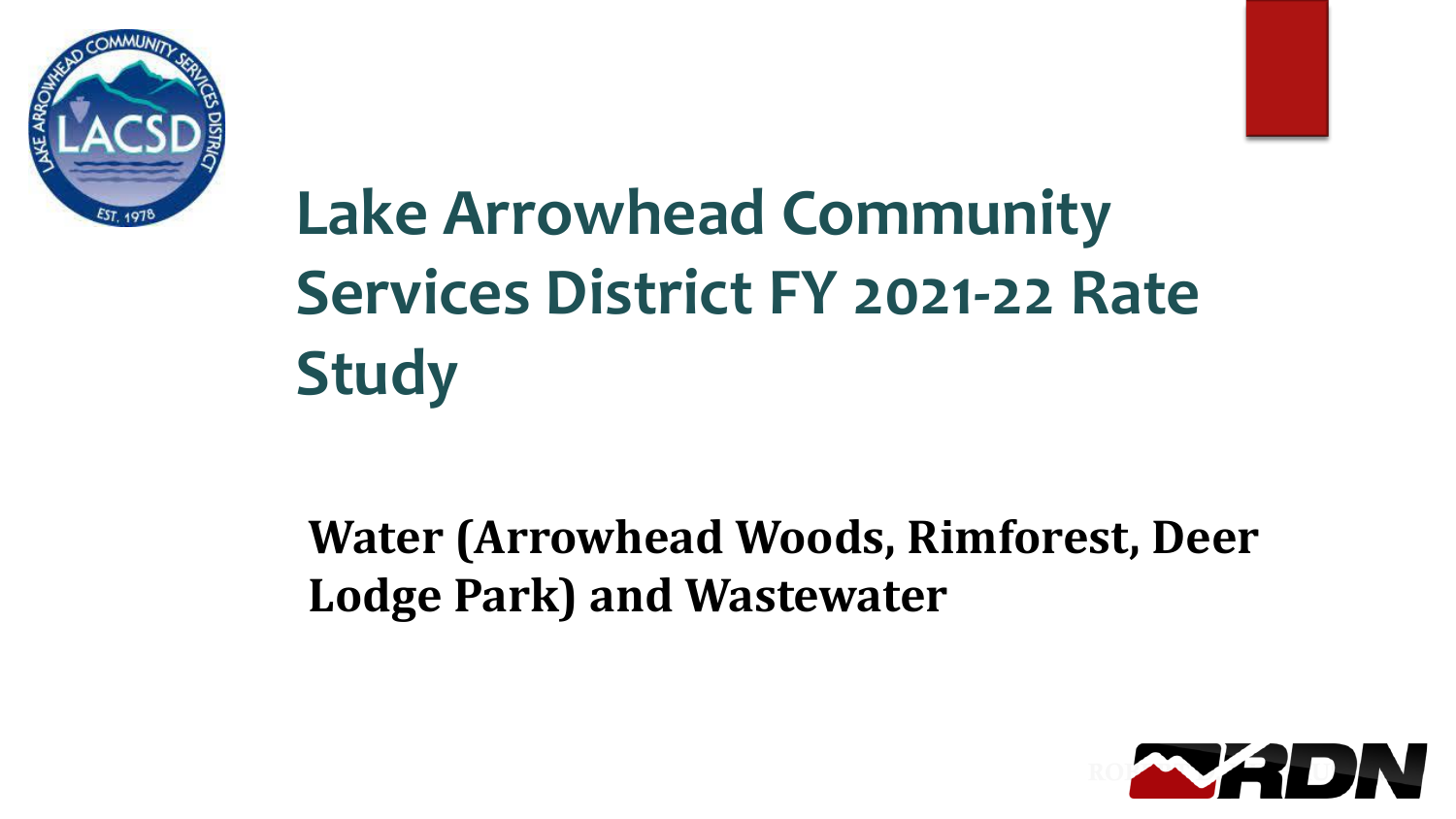# **Agenda**

For All **Key Assumptions** 

**Financial Plans**

**Cost of Service Analysis**

**Proposed Rates**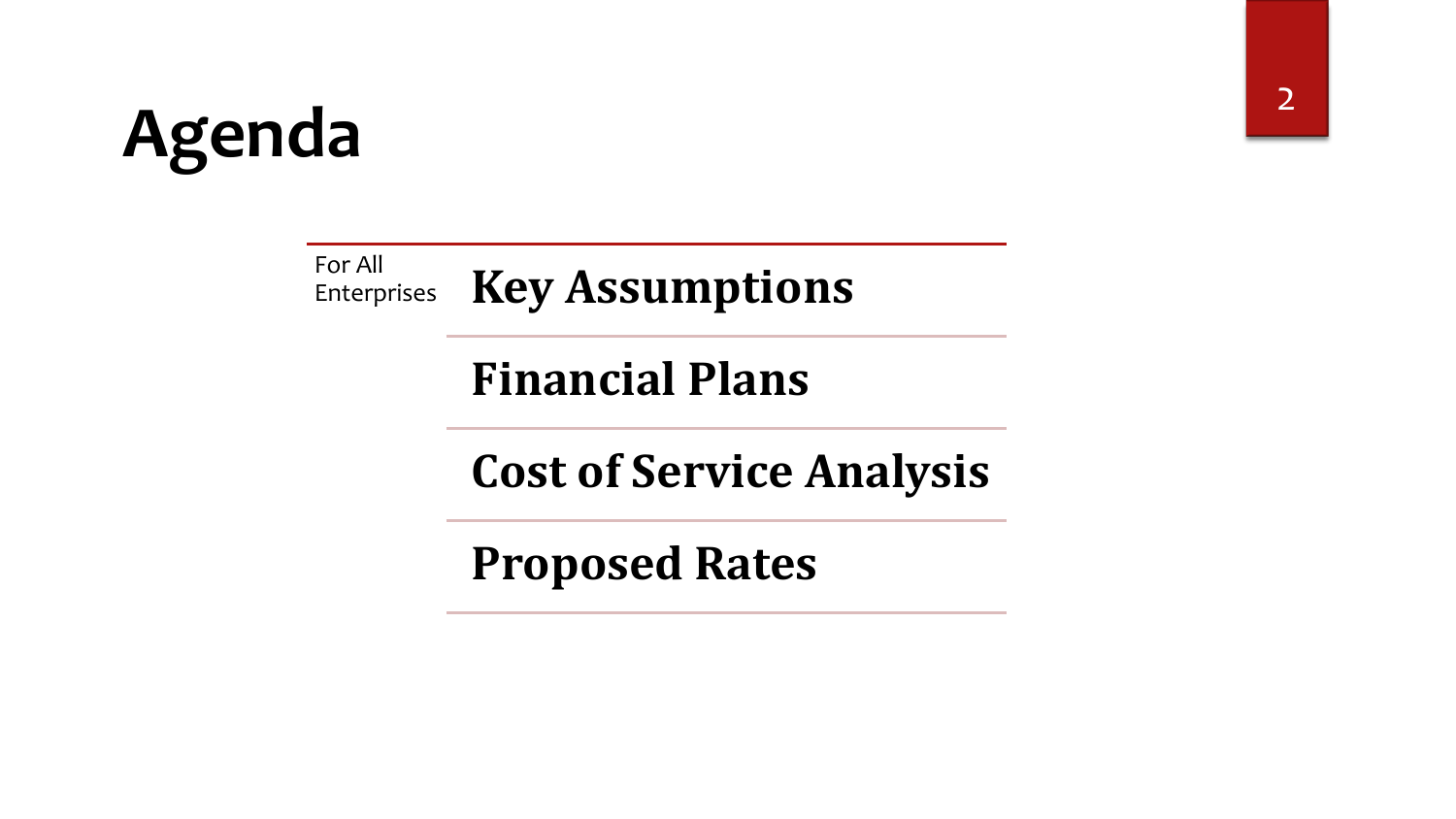#### **Arrowhead Woods** – Account Growth Projections 3

11,000



 $\blacksquare$  5/8-in  $\blacksquare$  3/4-in  $\blacksquare$  1-in  $\blacksquare$  11/2-in  $\blacksquare$  2-in  $\blacksquare$  3-in  $\blacksquare$  4-in  $\blacksquare$  6-in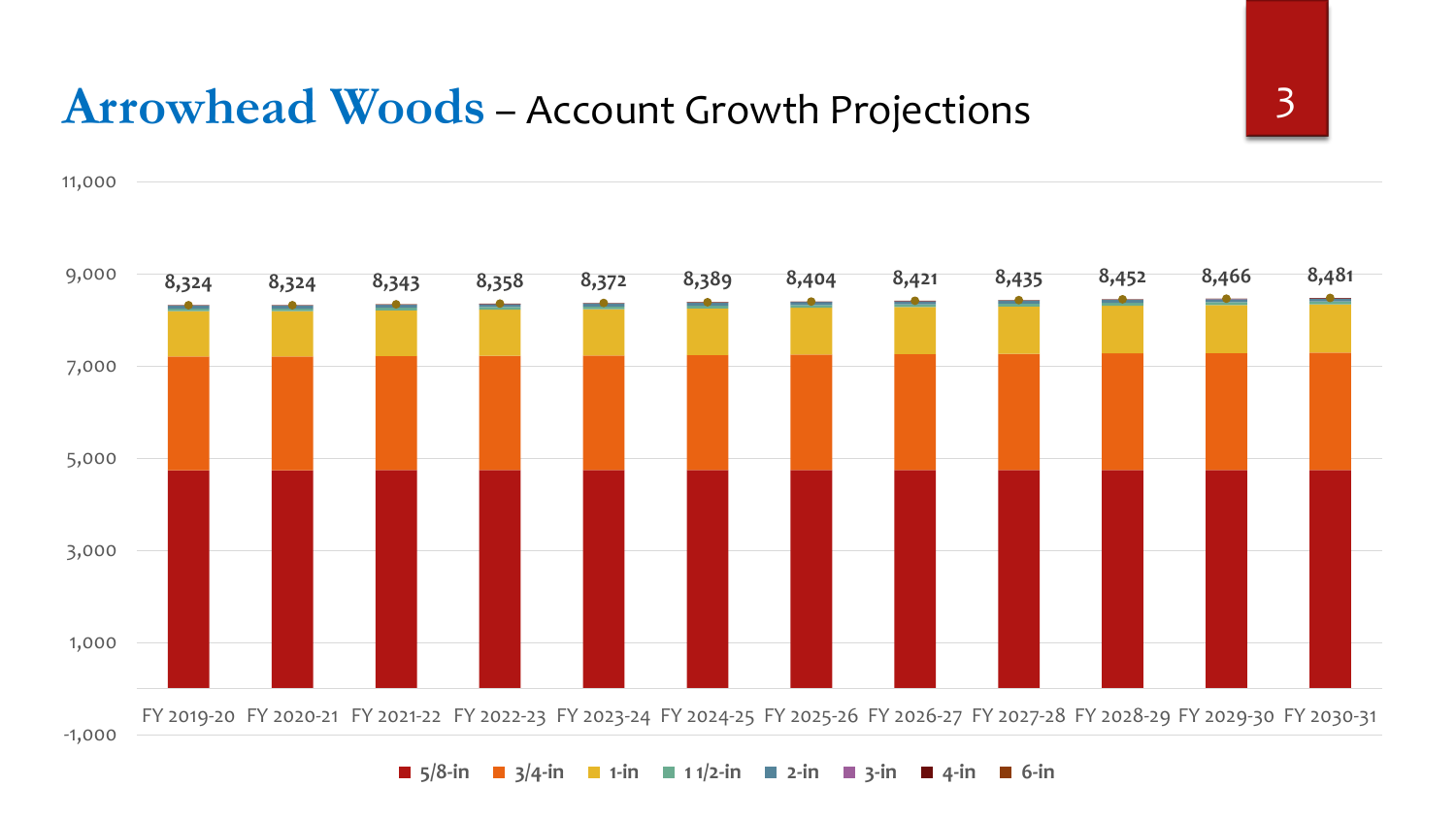## Arrowhead Woods - Demand Projections 14



FY 2020-21 FY 2021-22 FY 2022-23 FY 2023-24 FY 2024-25 FY 2025-26 FY 2026-27 FY 2027-28 FY 2028-29 FY 2029-30 FY 2030-31

**RES MF Total COM Total IRR Total INS Total**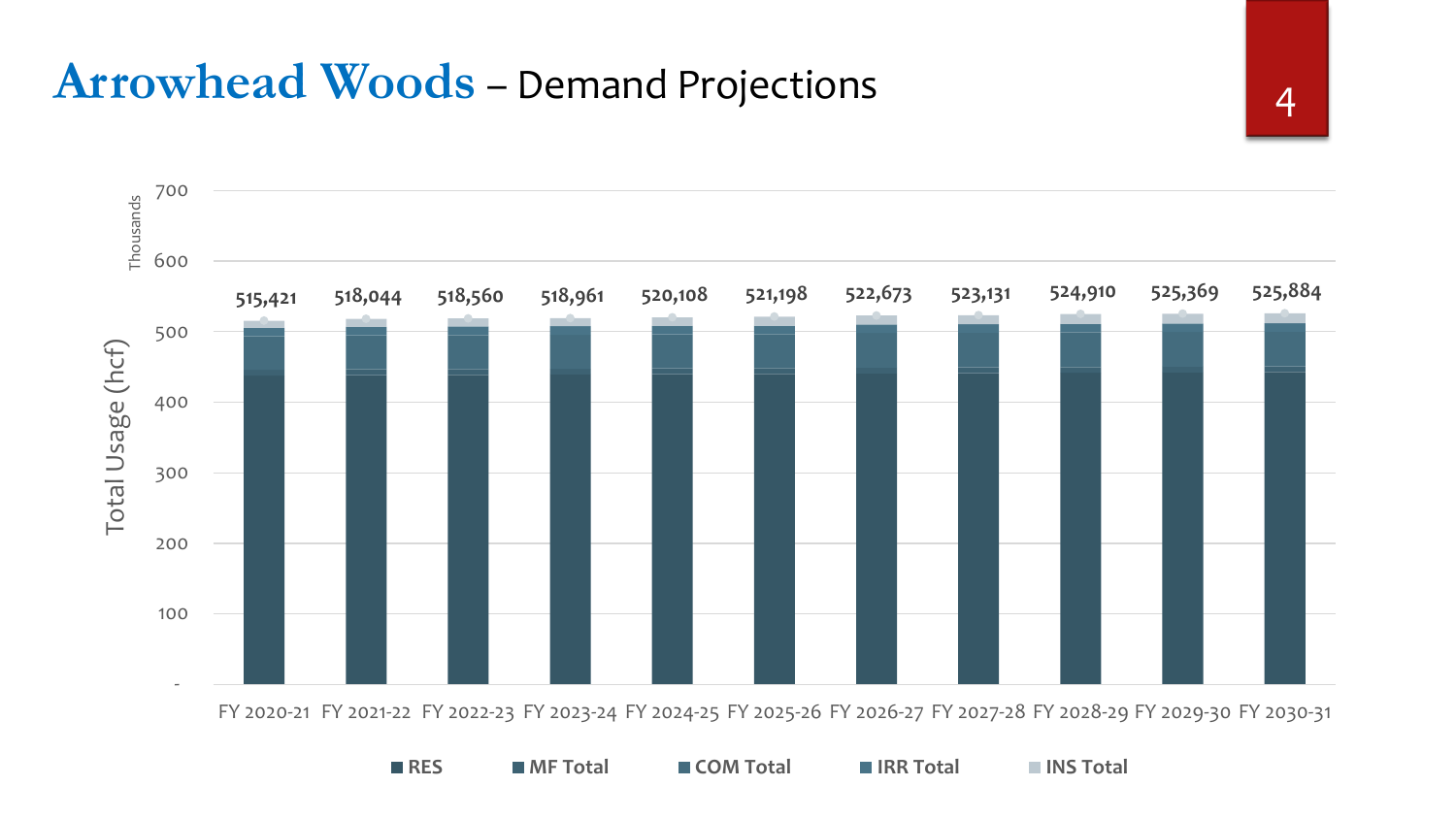#### **Arrowhead Woods** – Financial Plan: Revenue 5

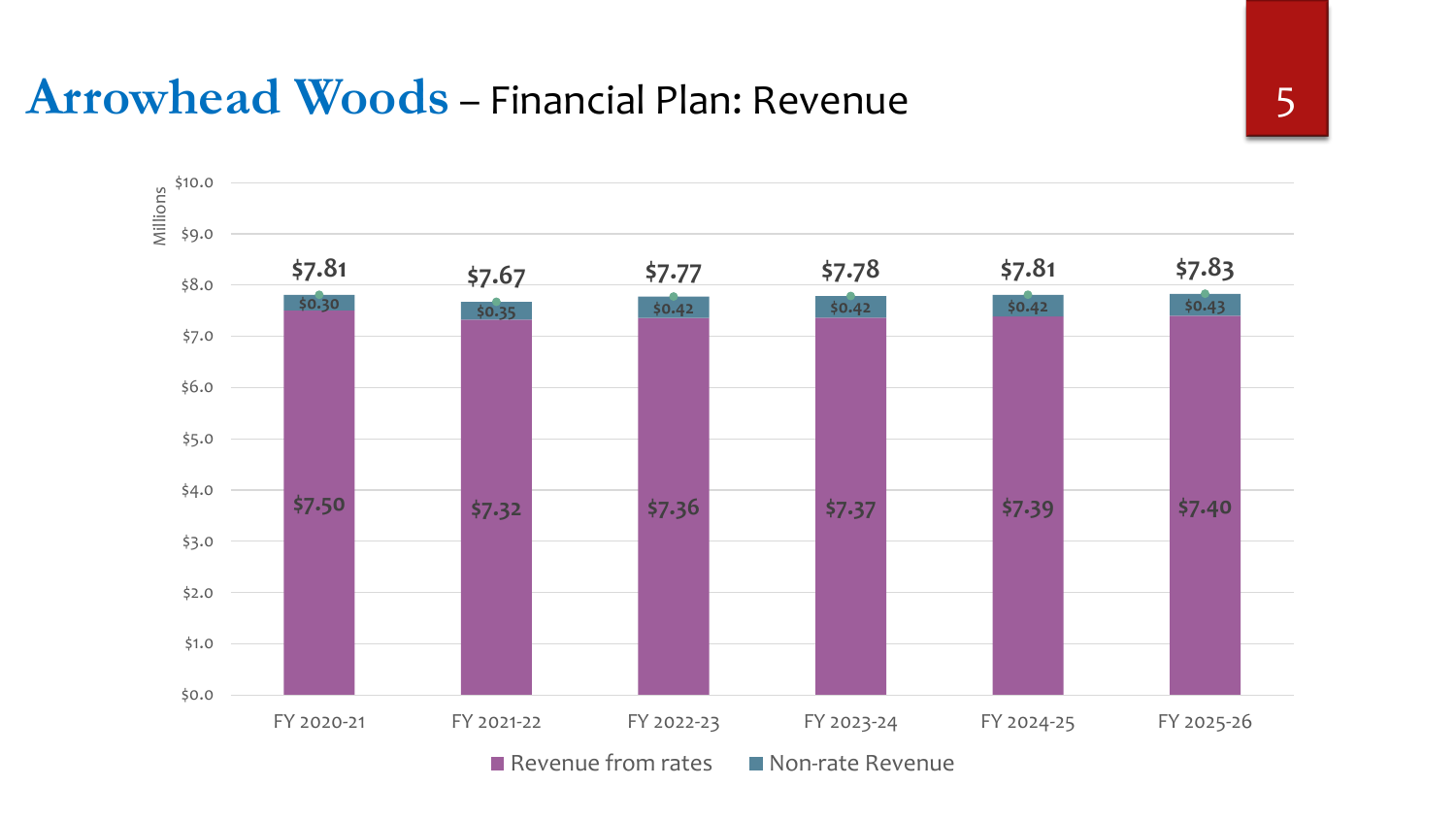## Arrowhead Woods - Financial Plan: O&M Expenses 6

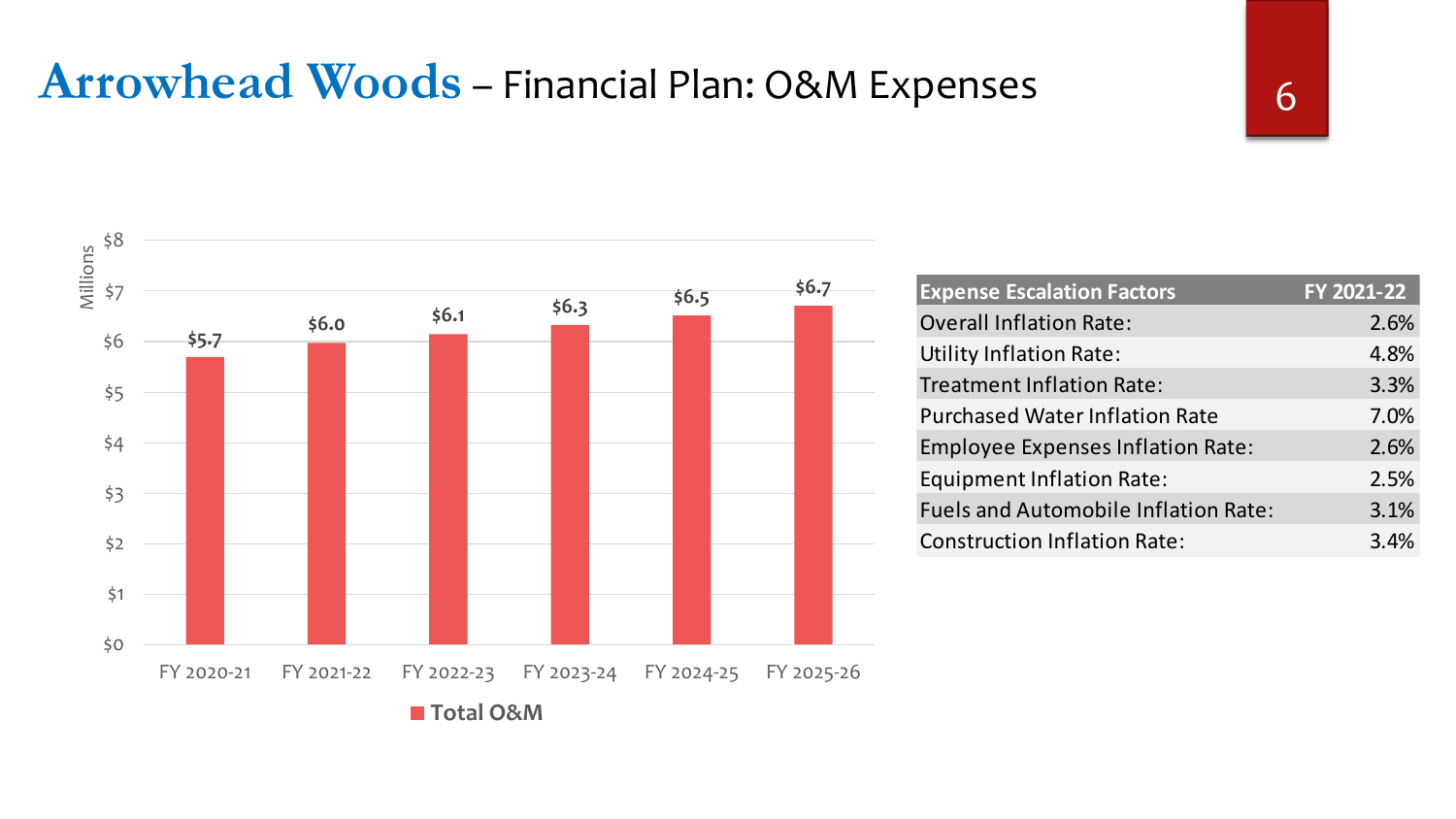#### **Arrowhead Woods** – Financial Plan: Reserves



#### **Key Capital Projects:**

- New Banff Tank **\$3.7 million in FY 2024**
- Spyglass Site Improvements **\$2.8 million in FY 2022**
- Pipe Replacements: Golf Course Rd., Lane, Way, Tunnel Ct. - **\$1.9 million in FY 2025**
- Blue Jay Well **\$1.4 million in FY 2023**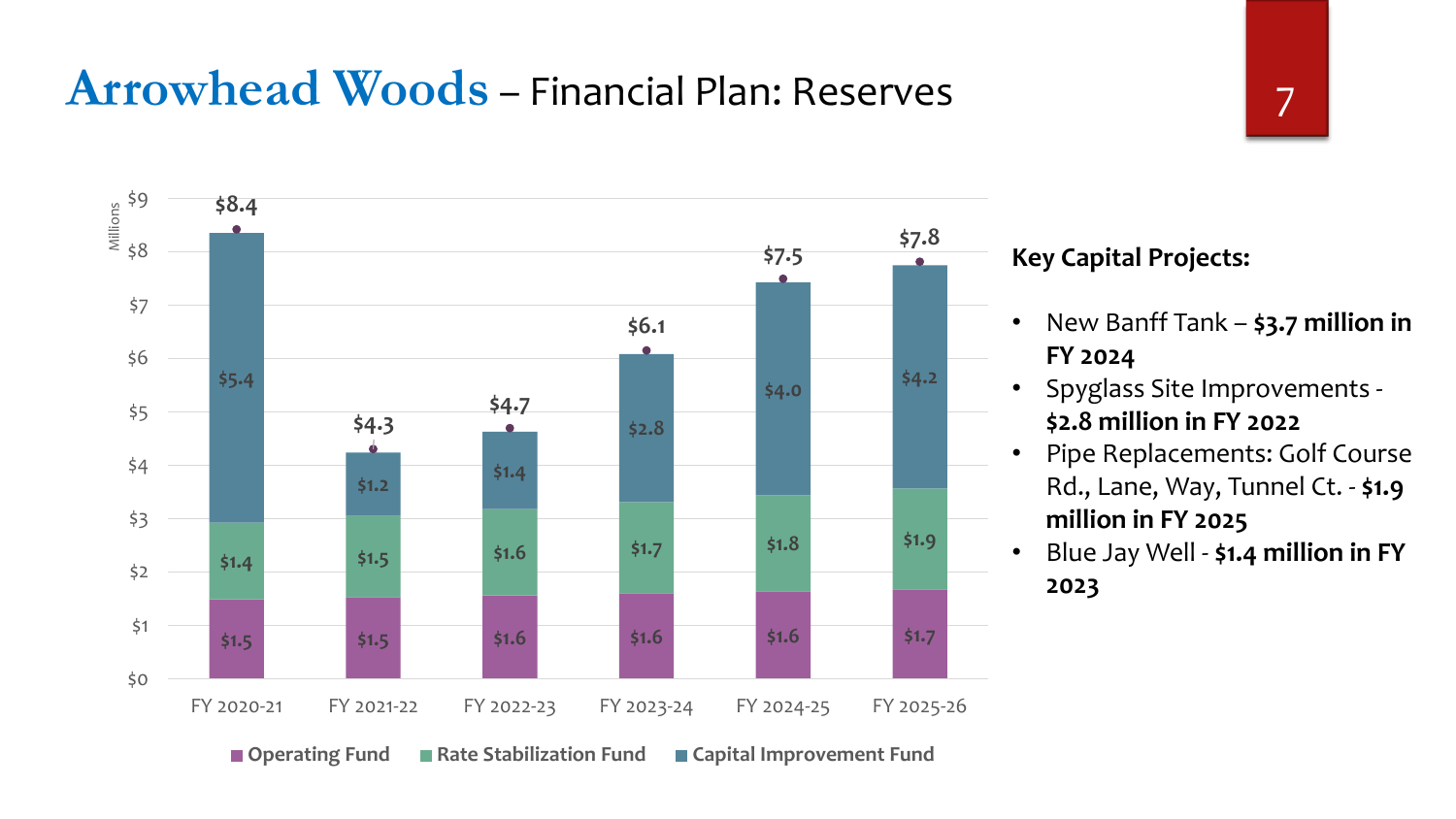#### **Arrowhead Woods** – Financial Plan: Revenue Adjustment 8

Annual Revenue Adjustments

| <b>FY 2021-221</b> | <b>FY 2022-23</b> | FY 2023-24 | FY 2024-25 | <b>FY 2025-26</b> | FY 2026-27 | <b>FY 2027-28</b> | FY 2028-29 | FY 2029-30 | FY 2030-31 |
|--------------------|-------------------|------------|------------|-------------------|------------|-------------------|------------|------------|------------|
| 5.02%              | 5.02%             | 5.02%      | 5.02%      | 5.02%             | 5.02%      | 5.02%             | 5.02%      | 5.02%      | 5.02%      |

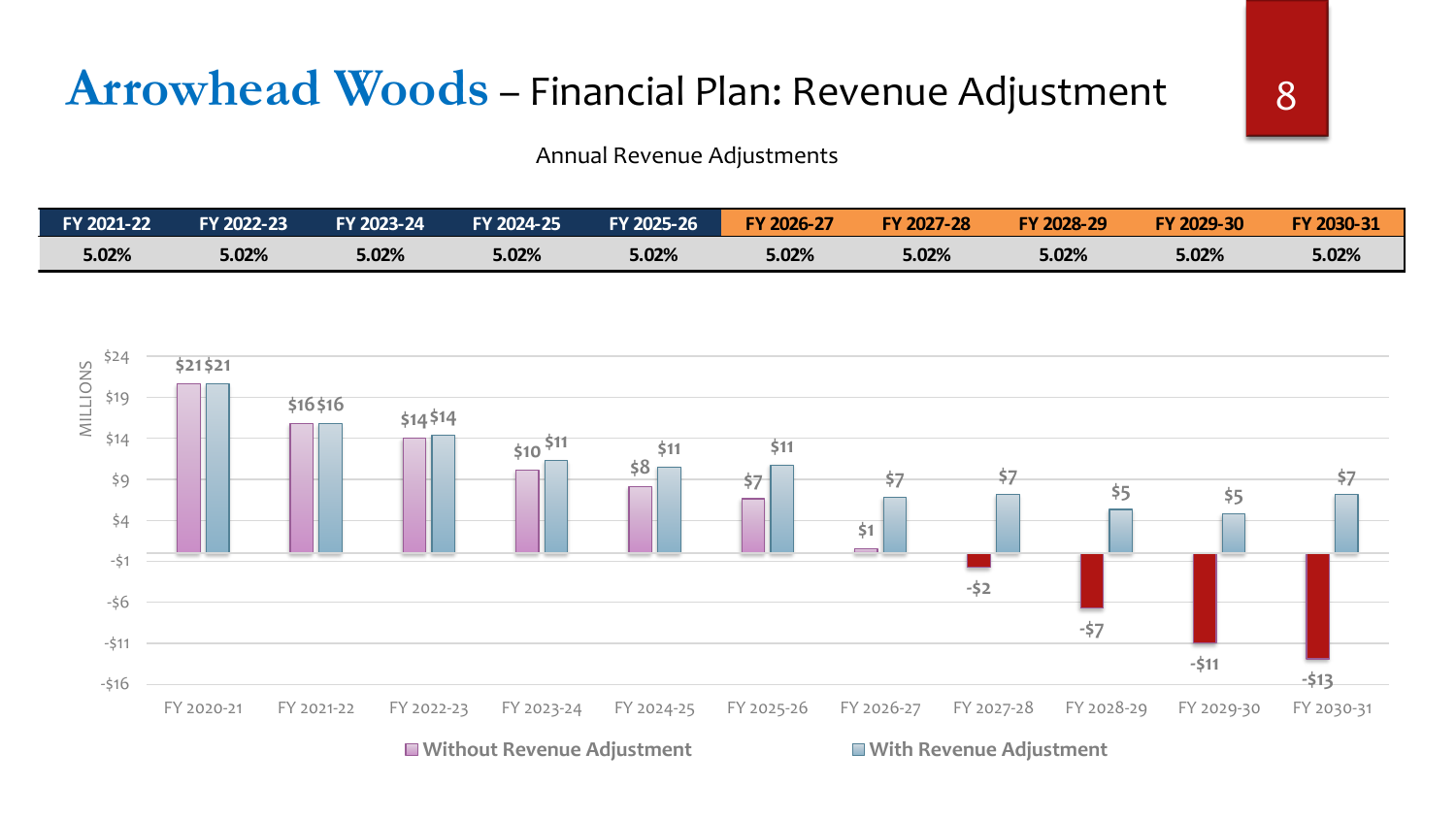### **Arrowhead Woods** – Financial Plan: Cost Allocation 9

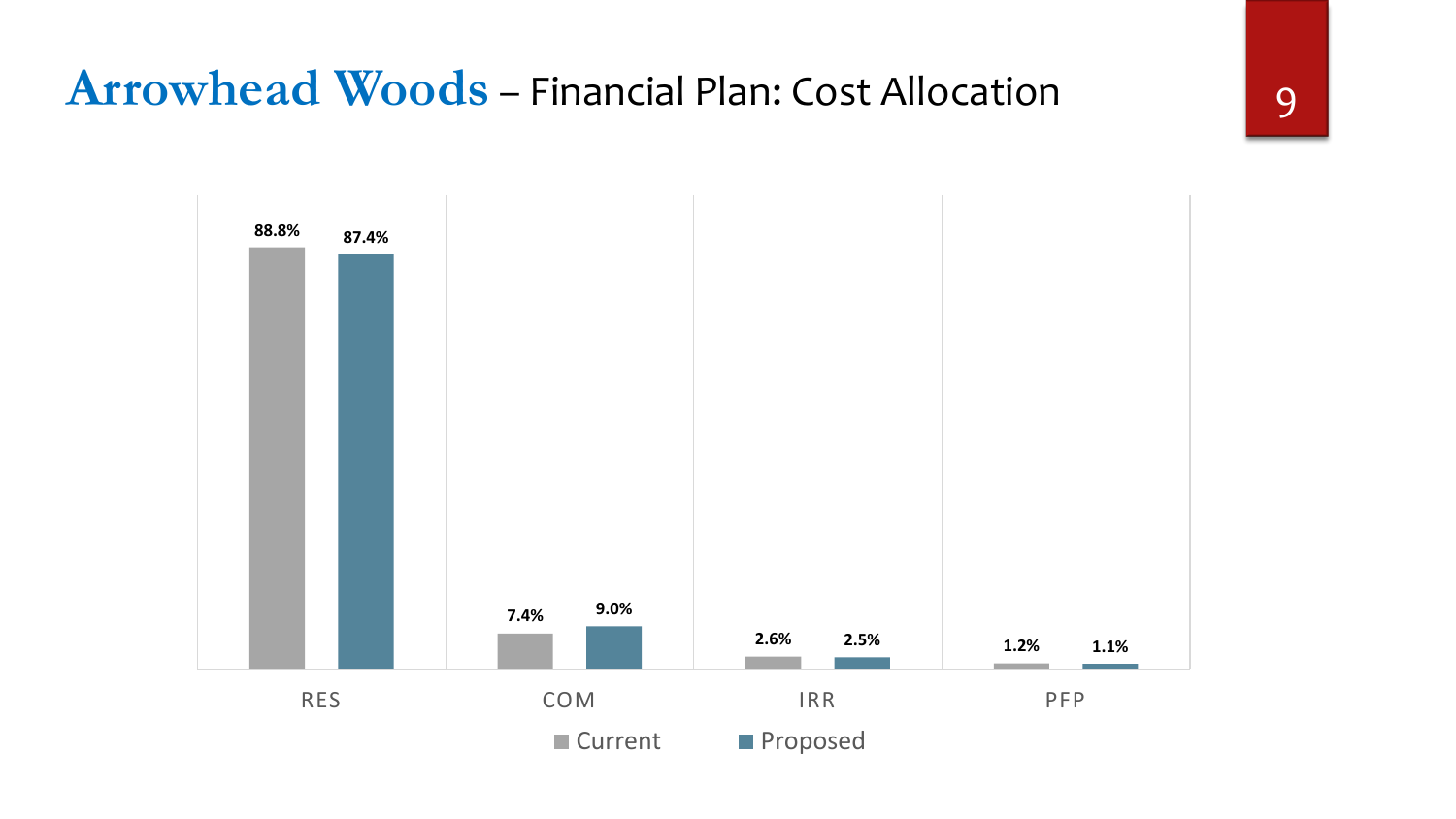### **Arrowhead Woods** - Proposed Rates (First Year) 10

|                             | <b>Fixed Charges</b> | <b>Current</b> |                | <b>Proposed</b>      |                               |                    |
|-----------------------------|----------------------|----------------|----------------|----------------------|-------------------------------|--------------------|
|                             |                      |                | <b>RES</b>     | <b>COM &amp; INS</b> | <b>IRR</b>                    | <b>Fire</b>        |
|                             | $5/8$ -in            | \$44.51        | \$45.25        | \$48.31              | \$50.90                       |                    |
|                             | $3/4$ -in            | \$44.51        | \$45.25        | \$48.31              | \$50.90                       |                    |
|                             | $1$ -in              | \$109.04       | \$90.22        | \$92.52              | \$92.64                       | \$13.85            |
|                             | $11/2$ -in           | \$218.10       | \$174.77       | \$179.38             | \$179.61                      | \$22.03            |
|                             | $2-in$               | \$348.51       | \$276.22       | \$283.60             | \$283.97                      | \$31.84            |
|                             | $3$ -in              | \$697.43       | \$512.95       | \$526.78             | \$527.48                      | \$54.73            |
|                             | $4$ -in              | \$1,089.53     | \$851.14       | \$874.19             | \$875.35                      | \$87.44            |
|                             | $6$ -in              | \$2,179.09     | \$1,696.61     | \$1,742.70           | \$1,745.03                    | \$169.21           |
|                             |                      |                | <b>Current</b> |                      |                               | Proposed           |
| <b>Volumetric (Per HCF)</b> | <b>Widths</b>        | $\blacksquare$ |                | <b>AARA A IRIA</b>   | <b>The Contract of Street</b> | $\blacksquare$<br> |

| <b>Volumetric (Per HCF)</b> | <b>Widths</b> |            | <b>Current</b>       |            |            | <b>Proposed</b>      |            |
|-----------------------------|---------------|------------|----------------------|------------|------------|----------------------|------------|
|                             |               | <b>RES</b> | <b>COM &amp; INS</b> | <b>IRR</b> | <b>RES</b> | <b>COM &amp; INS</b> | <b>IRR</b> |
| Tier 1                      | $0 - 4$       | \$1.39     | \$4.32               | \$7.90     | \$1.47     | \$4.39               | \$8.04     |
| Tier 2                      | $5 - 13$      | \$2.64     |                      |            | \$2.69     | \$8.56               |            |
| Tier 3                      | $14 - 30$     | \$7.82     |                      |            | \$8.04     |                      |            |
| Tier 4                      | $31 +$        | \$16.30    |                      |            | \$16.43    |                      |            |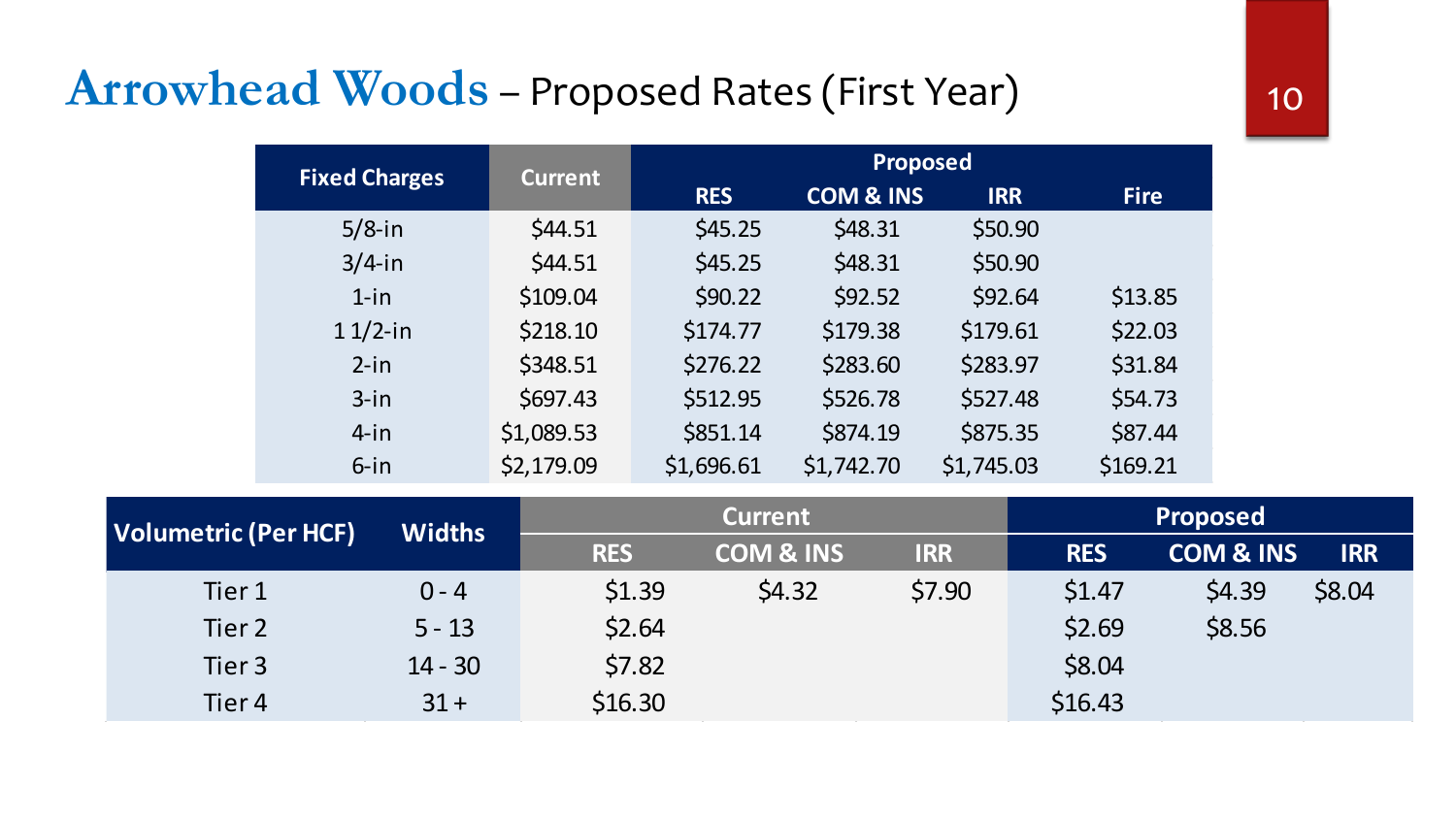#### **Arrowhead Woods** – Sample Bills, Residential ¾" 11

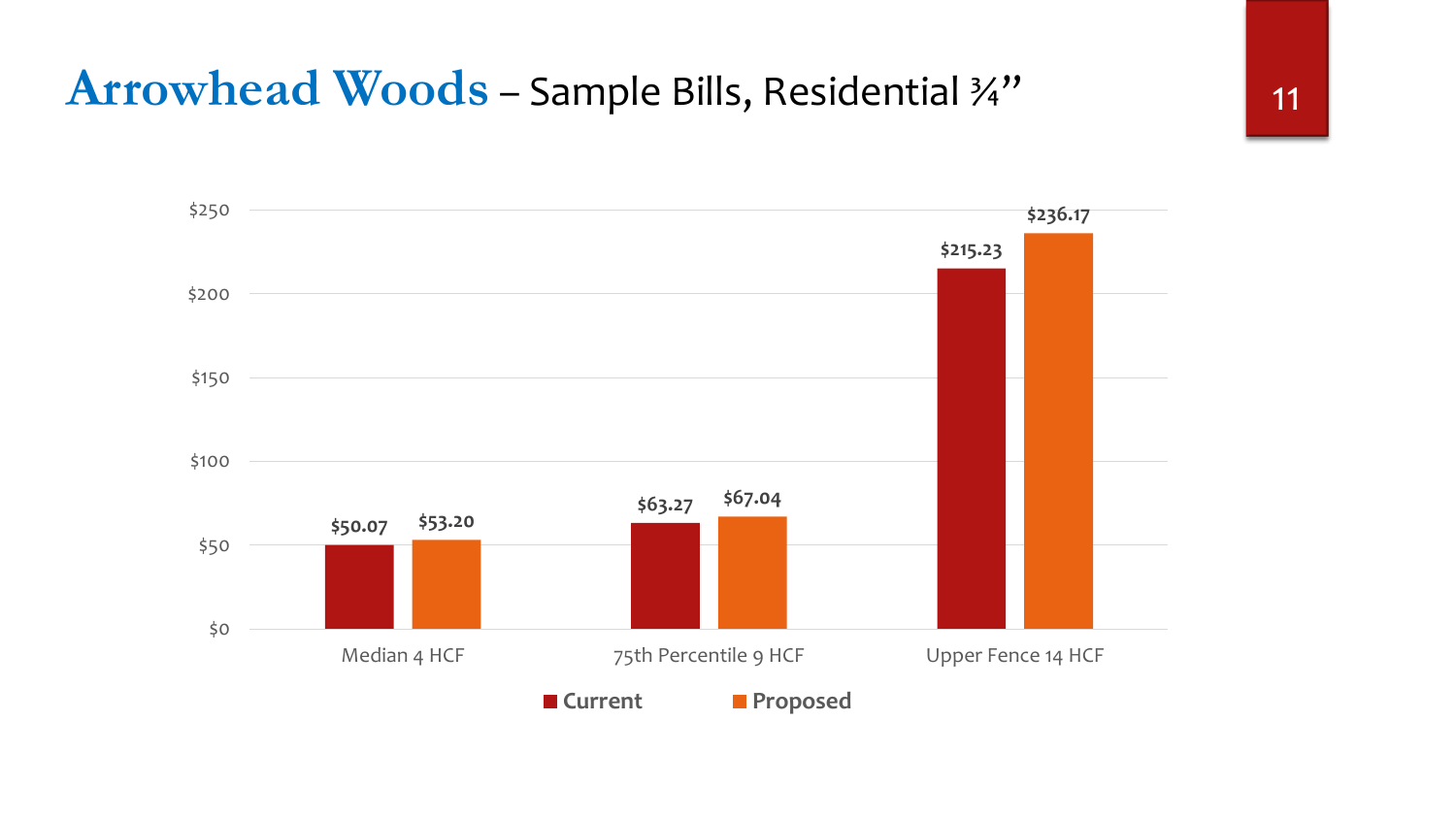#### **Arrowhead Woods** – Sample Bills, Commercial ¾" 12

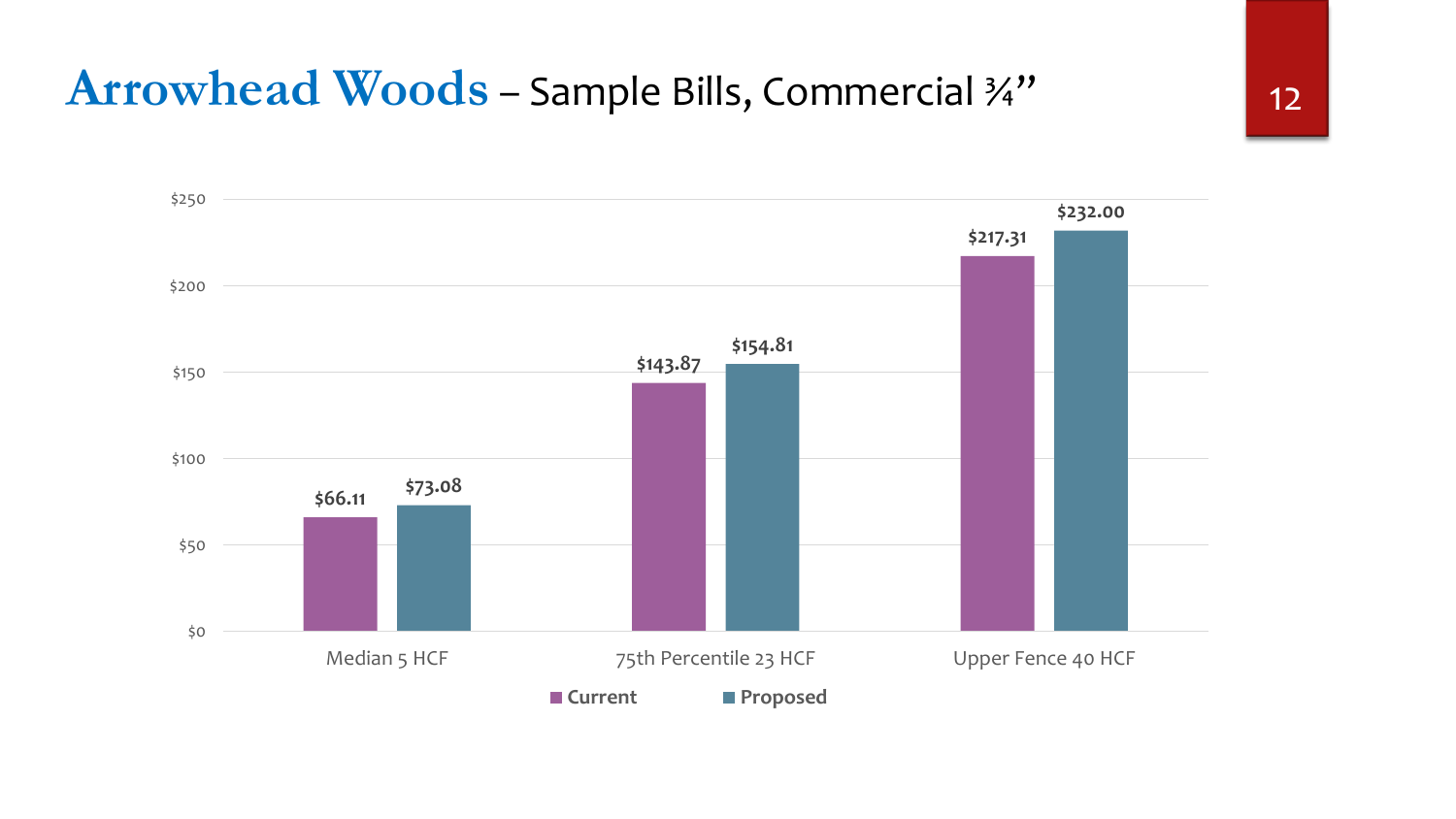13

## Rimforest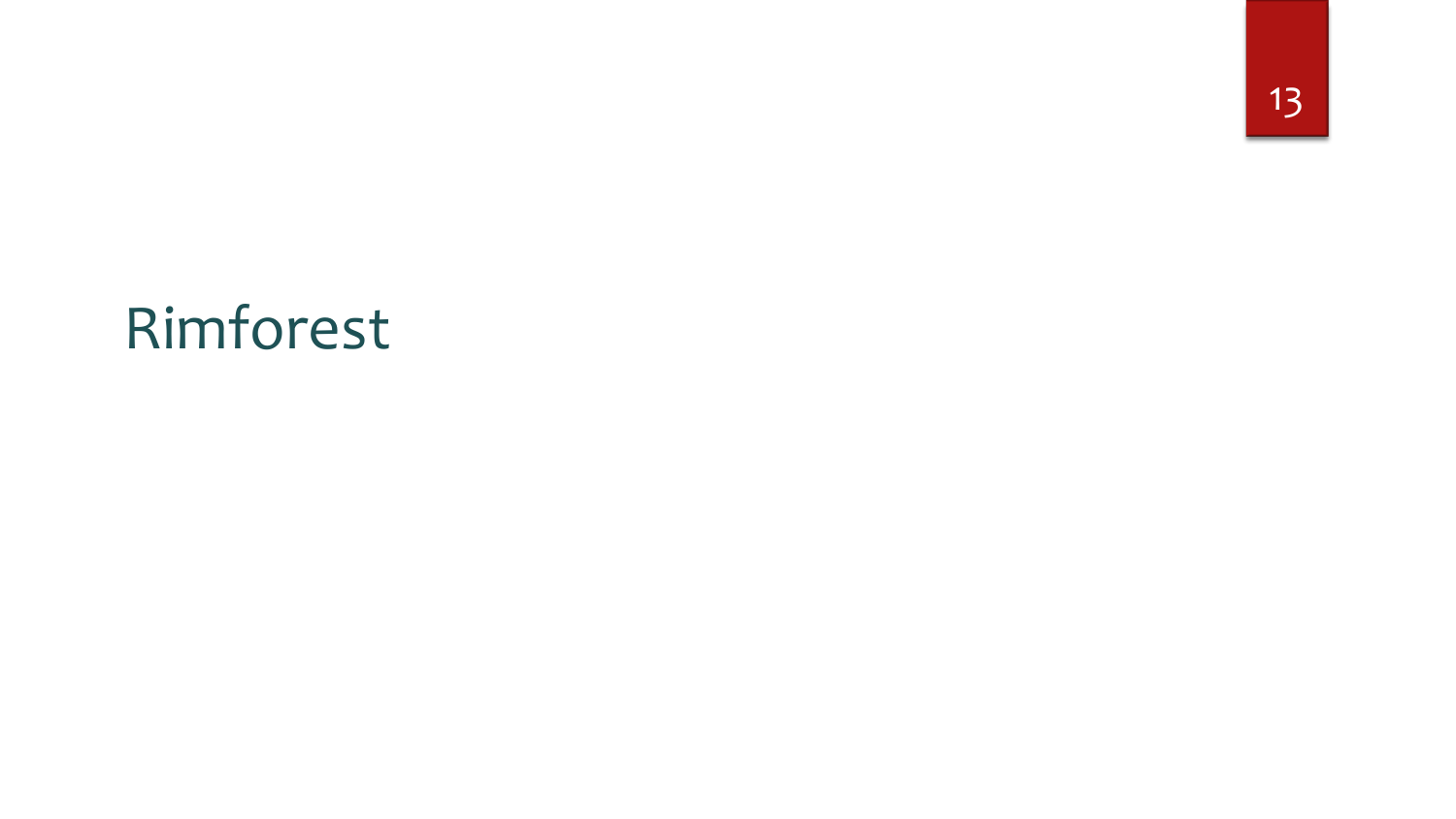#### **Rimforest** – Account Growth Projections 14

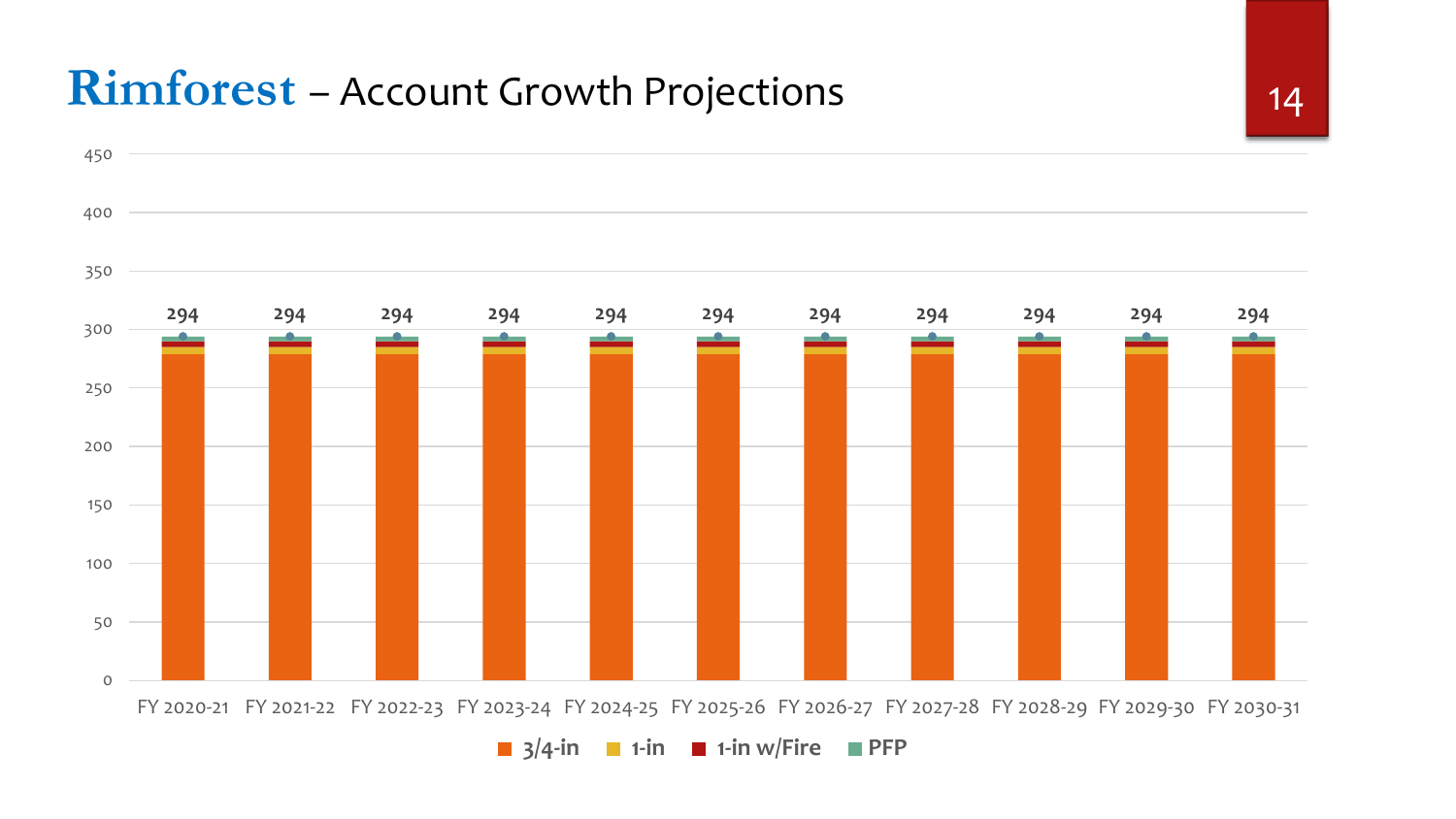#### **Rimforest** – Demand Projections 15



■ COM ■ RES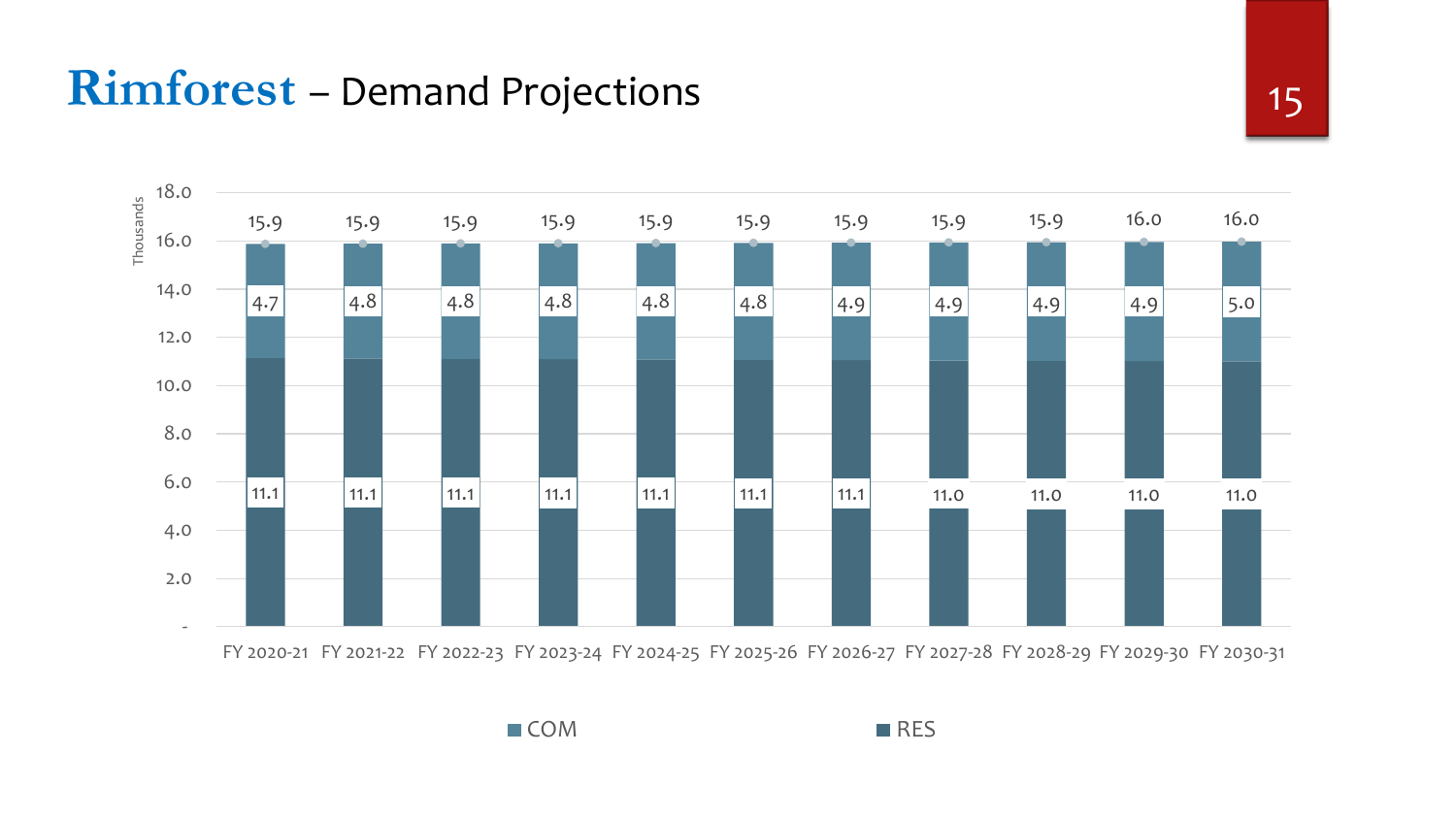#### **Rimforest** – Financial Plan: Revenue 16

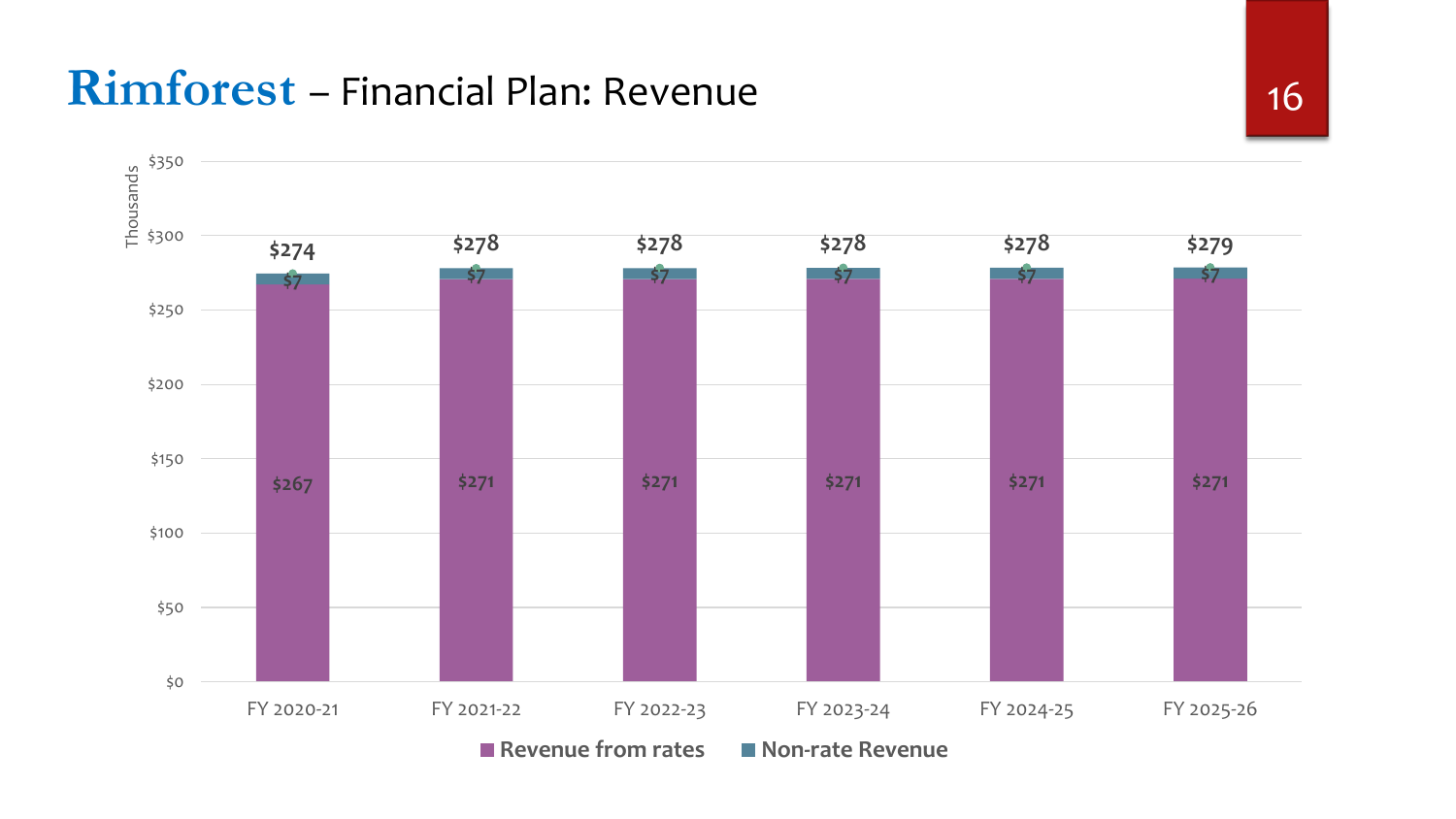#### **Rimforest** – Financial Plan: O&M Expenses 17

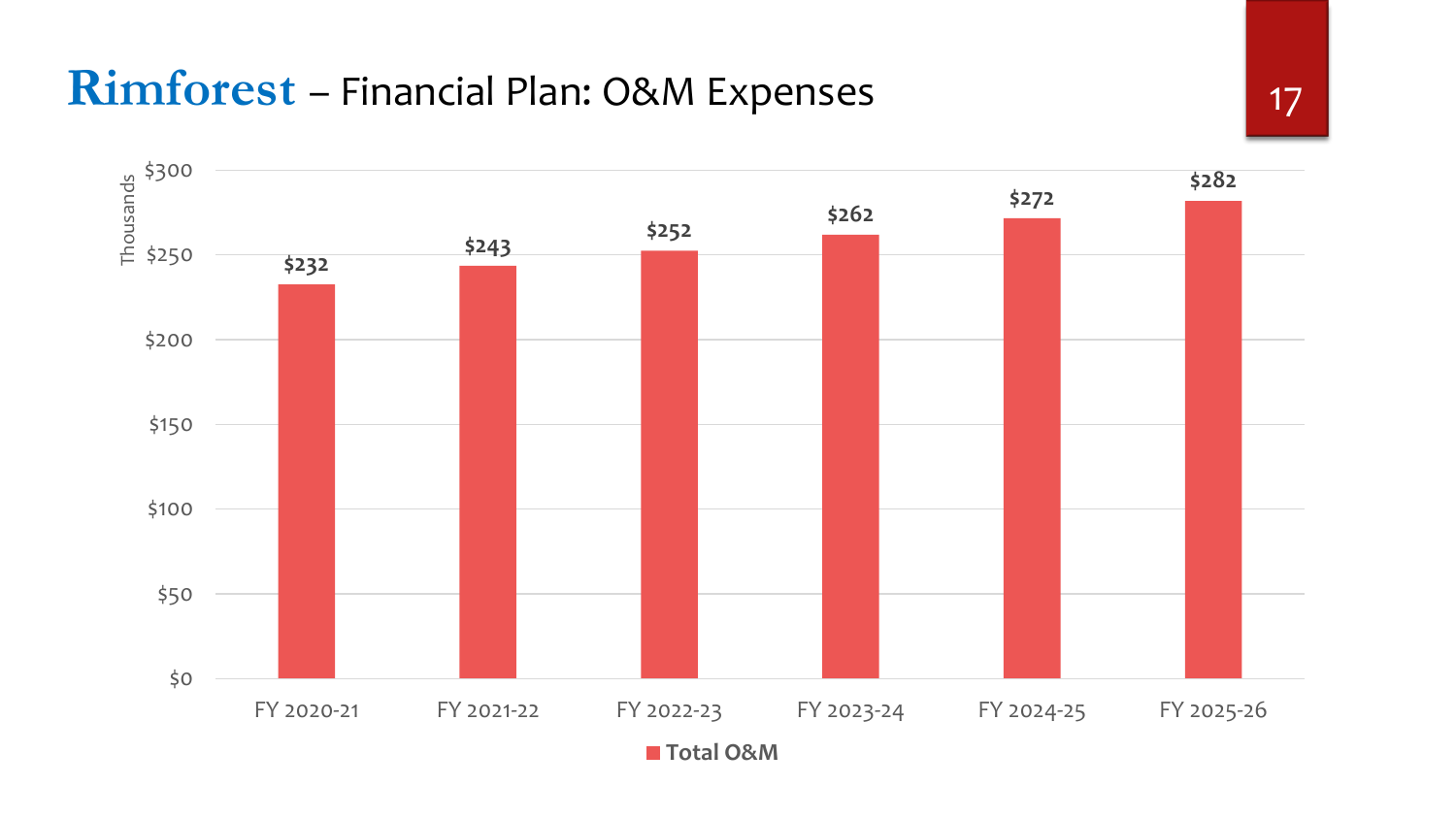#### **Rimforest** – Financial Plan: Reserve Balance 18



#### **Key Capital Projects:**

- Recoat Existing Tank **\$256,943 in FY 2023 and FY 2025**
- Add 2nd Storage Tank **\$1.7 million (funded by grant)**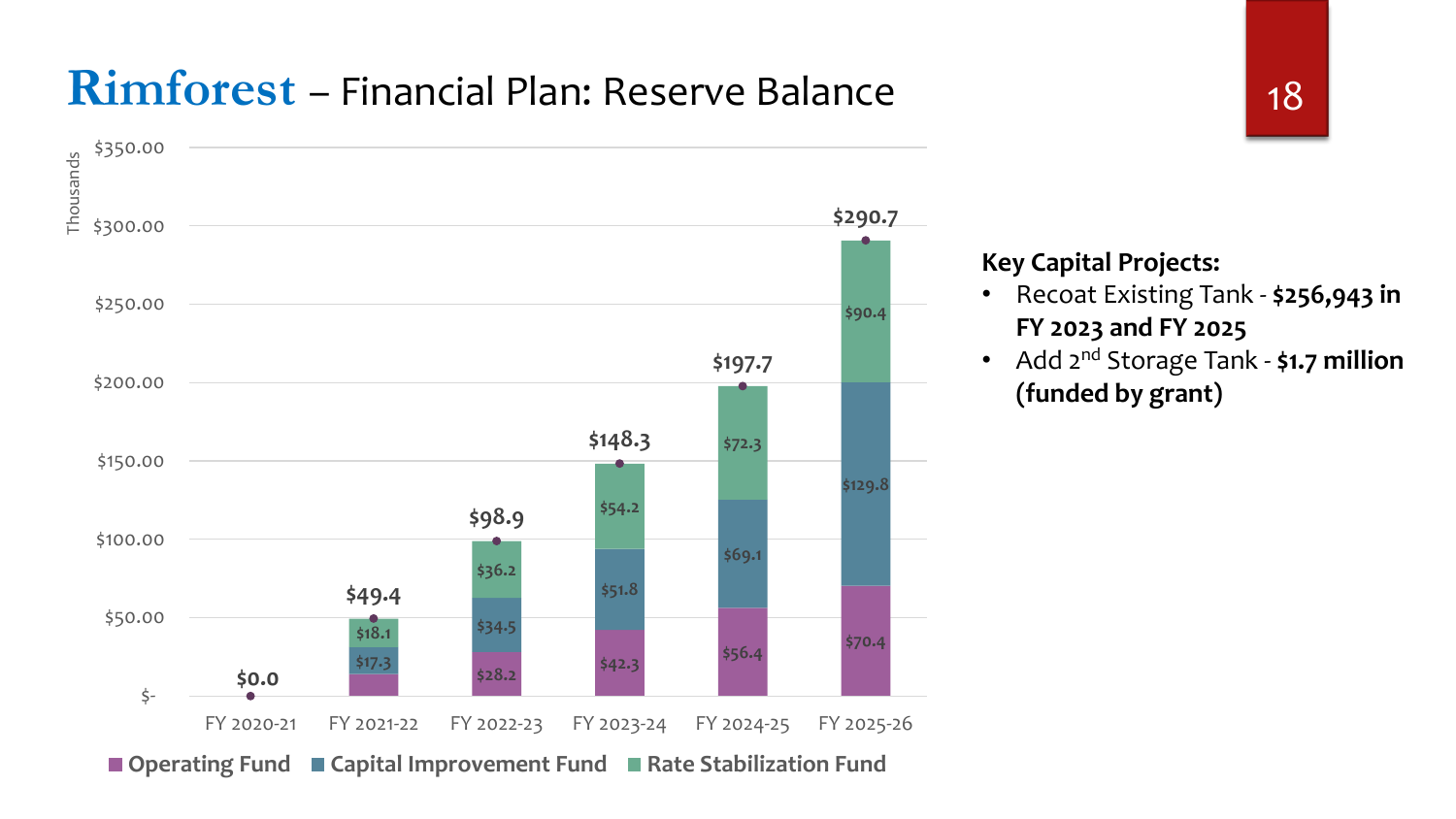#### **Rimforest** – Financial Plan: Revenue Adjustment 19

#### Annual Revenue Adjustments

| FY 2021-22 | <b>FY 2022-23</b> | FY 2023-24 | <b>FY 2024-25</b> | FY 2025-26' | FY 2026-27 | <b>FY 2027-28</b> | FY 2028-29 | 2029-30<br>FY. | FY 2030-31 |
|------------|-------------------|------------|-------------------|-------------|------------|-------------------|------------|----------------|------------|
| 20.00%     | 20.00%            | $5.00\%$   | 5.00%             | 5.00%       | $5.50\%$   | 5.50%             | 5.00%      | 5.00%          | 5.00%      |

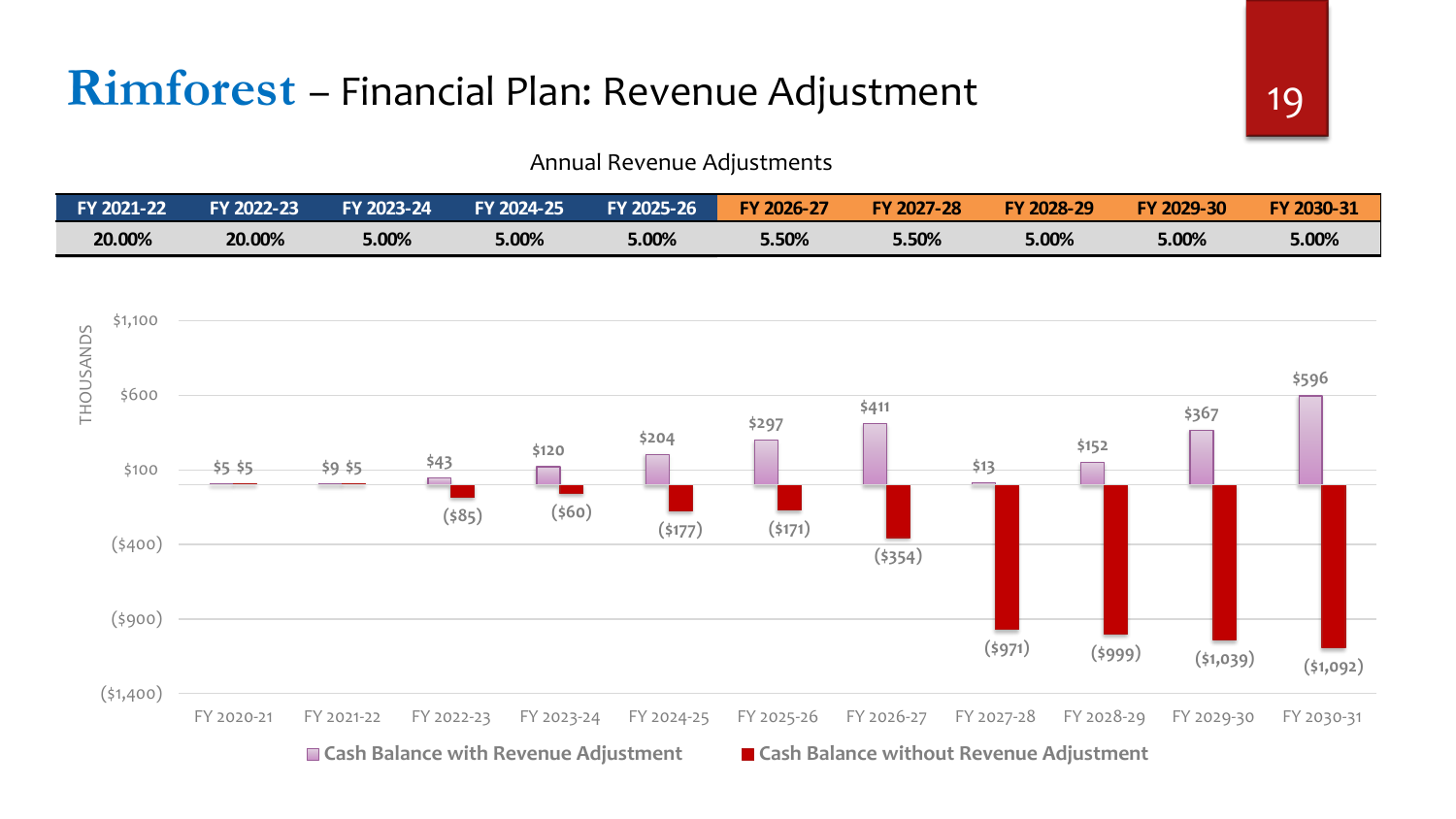#### **Rimforest** – Cost of Service Allocation 20

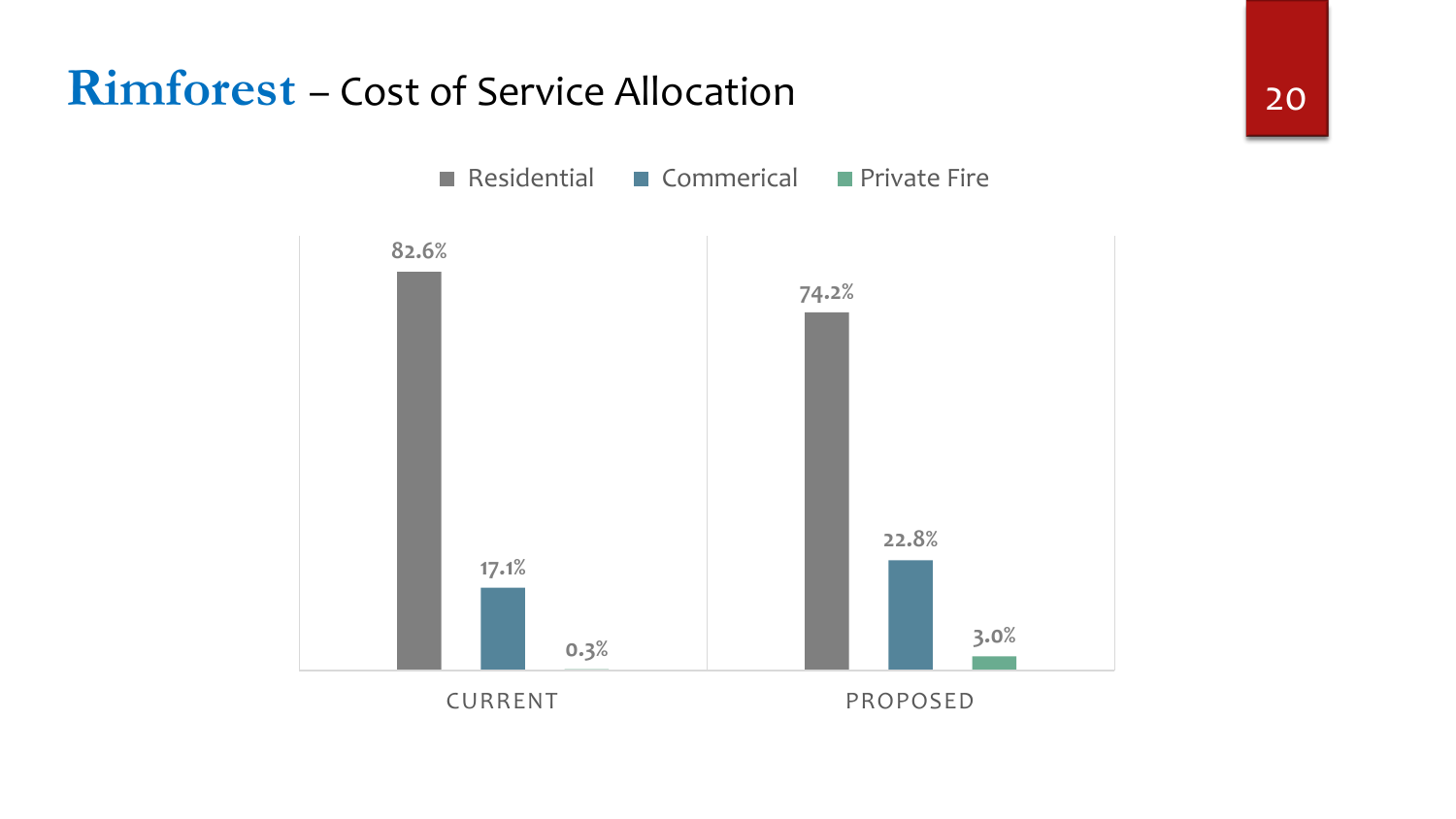### **Rimforest** – Proposed Rates (First Year) 21

|                | <b>Fixed</b>    | <b>Current</b> |            |          | <b>Proposed</b>   |                |               |
|----------------|-----------------|----------------|------------|----------|-------------------|----------------|---------------|
|                |                 |                | <b>RES</b> |          | <b>COM</b>        | <b>Fire</b>    |               |
|                | $3/4$ -in       | \$49.73        |            | \$54.95  | \$63.02           |                |               |
|                | 1-in $w$ /Fire  | \$56.69        |            | \$88.13  | \$101.58          |                |               |
|                | $1$ -in         | \$90.70        |            | \$88.13  | \$101.58          |                |               |
|                | $11/2$ -in      | \$114.27       |            | \$171.08 | \$197.98          |                |               |
|                | $2-in$          | \$146.60       | \$270.61   |          | \$313.66          |                |               |
|                | $3 - in$        | \$242.46       |            | \$502.86 | \$583.57          |                |               |
|                | $4$ -in         | \$321.93       |            | \$834.65 | \$969.16          | \$57.66        |               |
|                | $6$ -in         | \$530.37       | \$1,664.12 |          | \$1,933.14        | \$100.25       |               |
|                | $8 - in$        |                |            |          |                   | \$196.35       |               |
|                |                 |                |            |          |                   |                |               |
|                | <b>Proposed</b> |                |            |          | <b>Volumetric</b> | <b>Current</b> |               |
| <b>Current</b> | . <i>. .</i>    |                |            |          |                   |                | <b>MARCHI</b> |

| <b>Volumetric</b> |        | <b>Proposed</b><br><b>Current</b> |             | Volumetric        | <b>Current</b> | <b>Proposed</b> |         |
|-------------------|--------|-----------------------------------|-------------|-------------------|----------------|-----------------|---------|
| per CCF           |        | <b>Widths</b>                     | <b>Rate</b> | per CCF           |                | <b>Widths</b>   | Rate    |
| <b>RES Tier 1</b> | \$5.10 | $0 - 5$                           | \$5.40      | <b>COM Tier 1</b> | \$5.10         | $0 - 18$        | \$8.28  |
| <b>RES Tier 2</b> | \$5.10 | $5+$                              | \$8.30      | <b>COM Tier 2</b> | \$5.10         | $18 +$          | \$11.22 |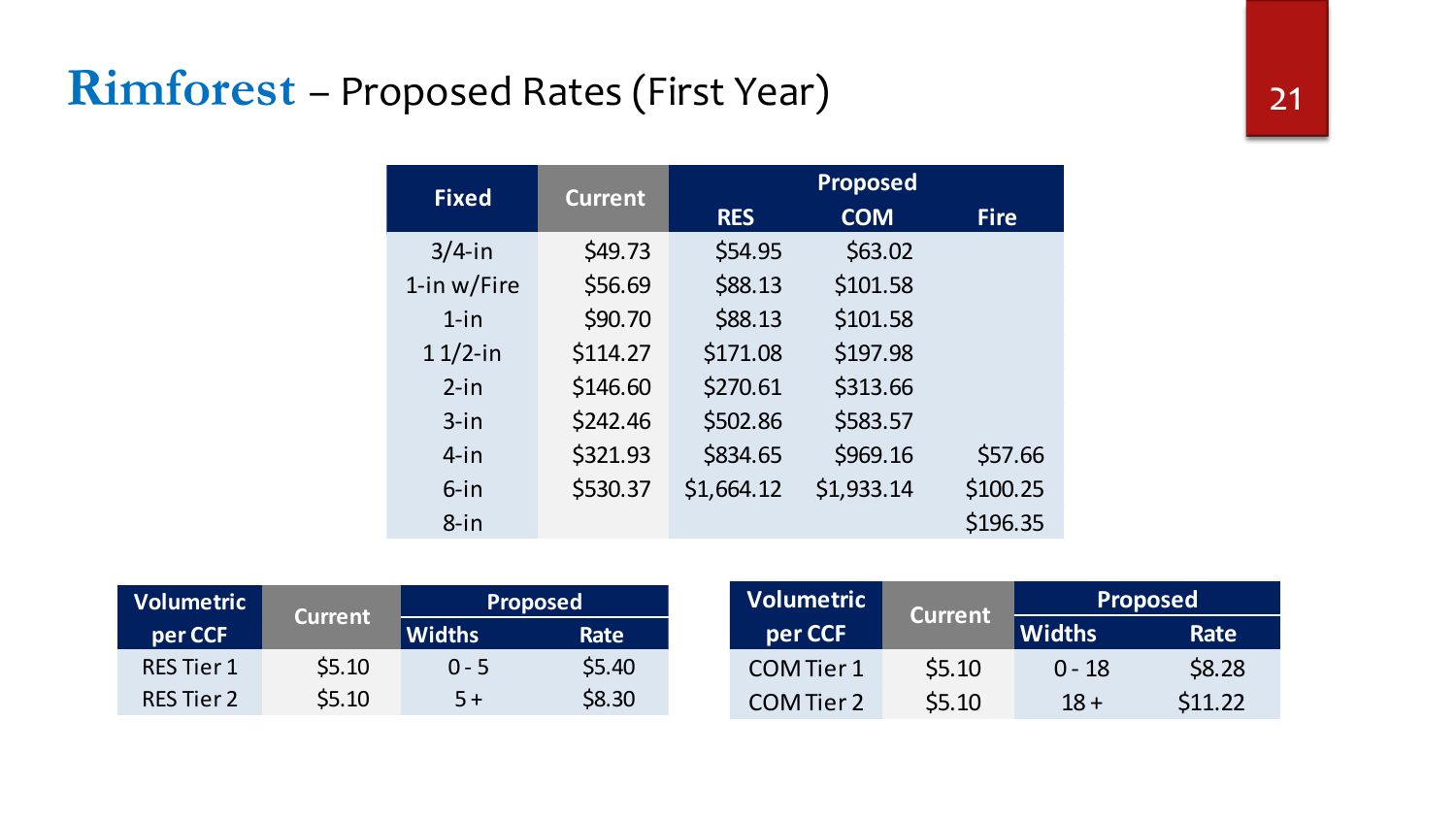

#### **Simulation:**

- Median Residential User (4 hcf) bill comparison: inflated rate vs. proposed rate
- Rim Forest Rate has not been increased for five years
- RDN used a conservative 2.6 percent CPI inflation to adjust the current rate to simulate what should have been today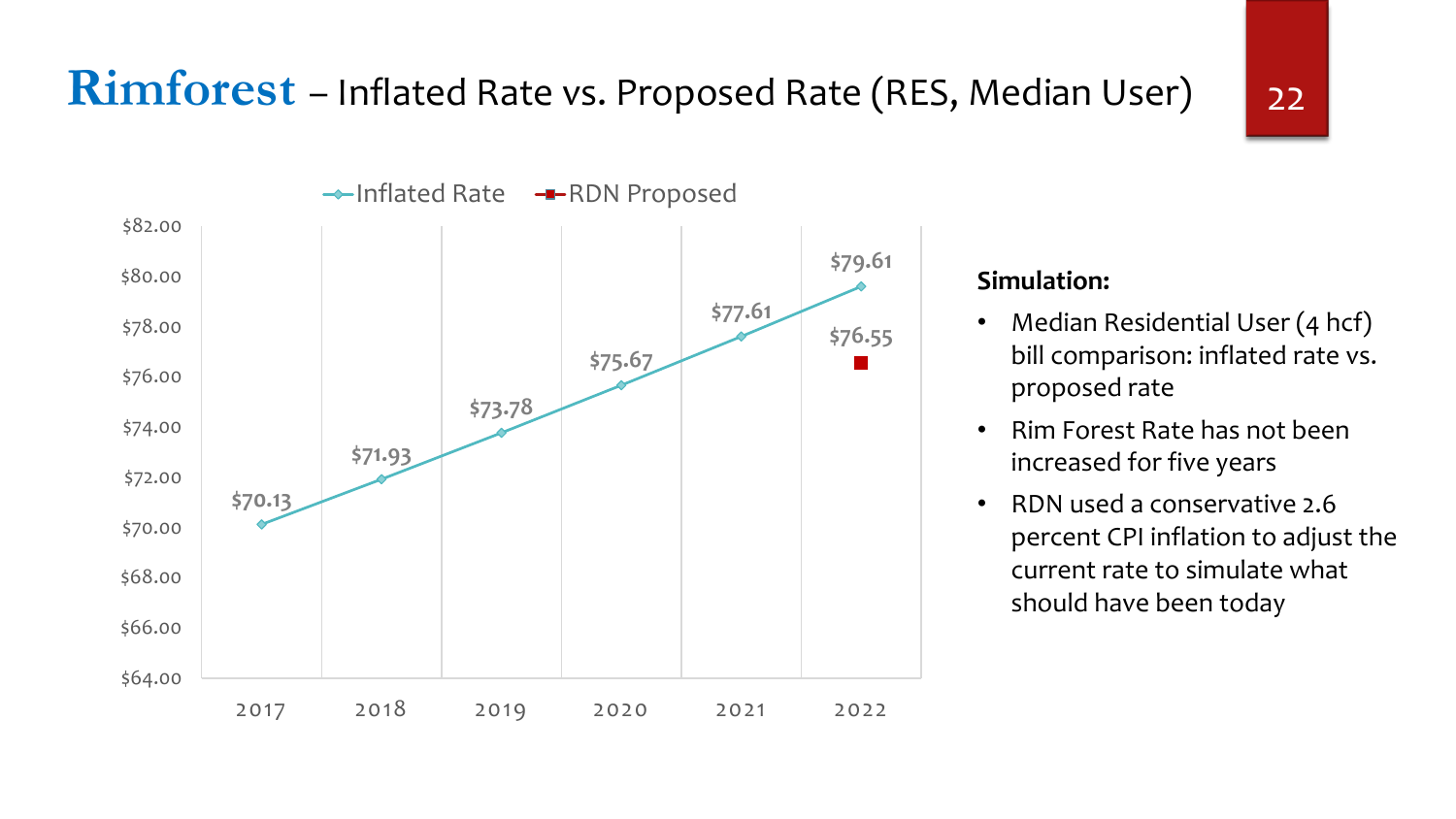#### **Rimforest** – Sample Bills, Residential 23

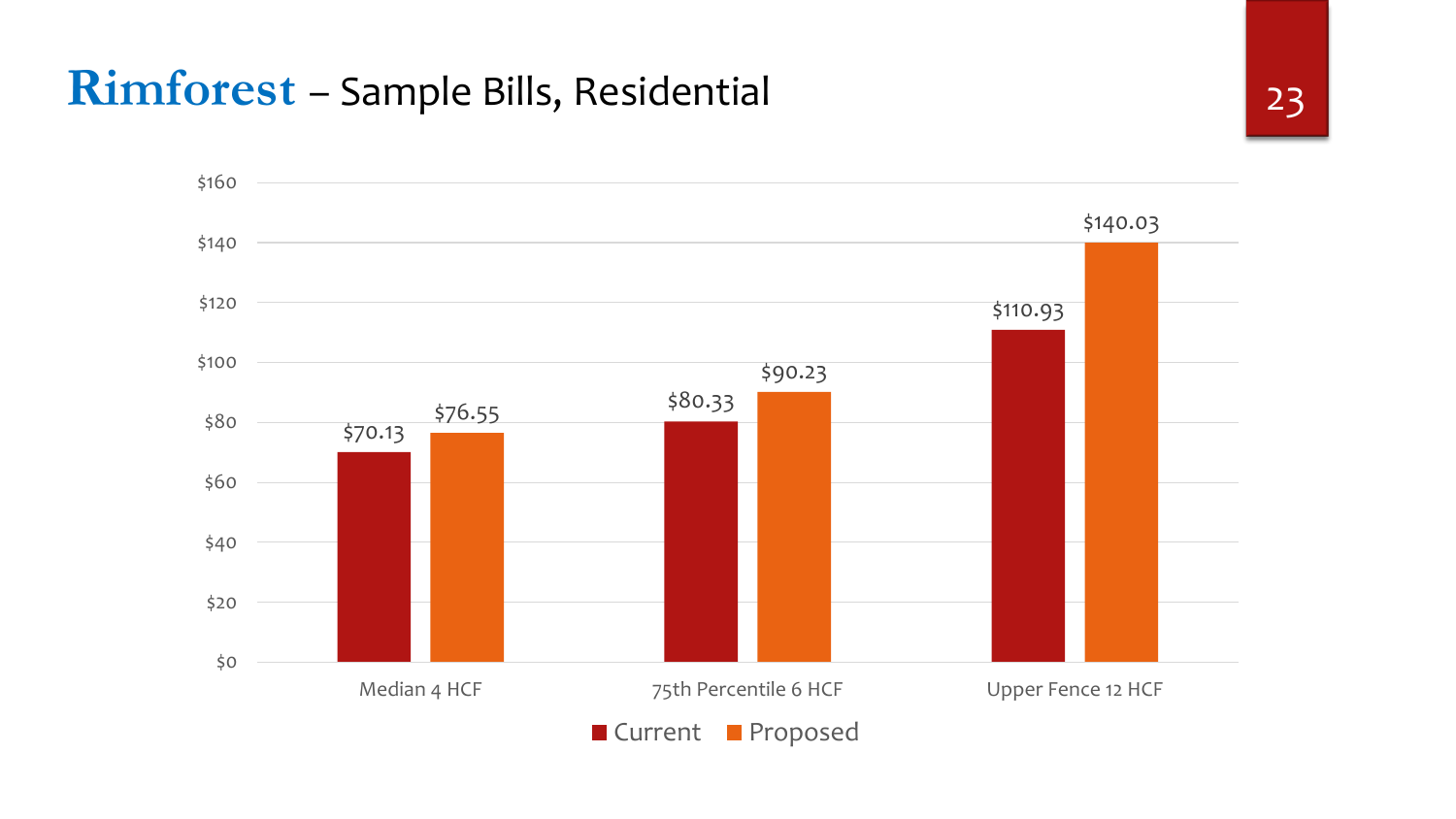#### **Rimforest** – Sample Bills, Commercial 24

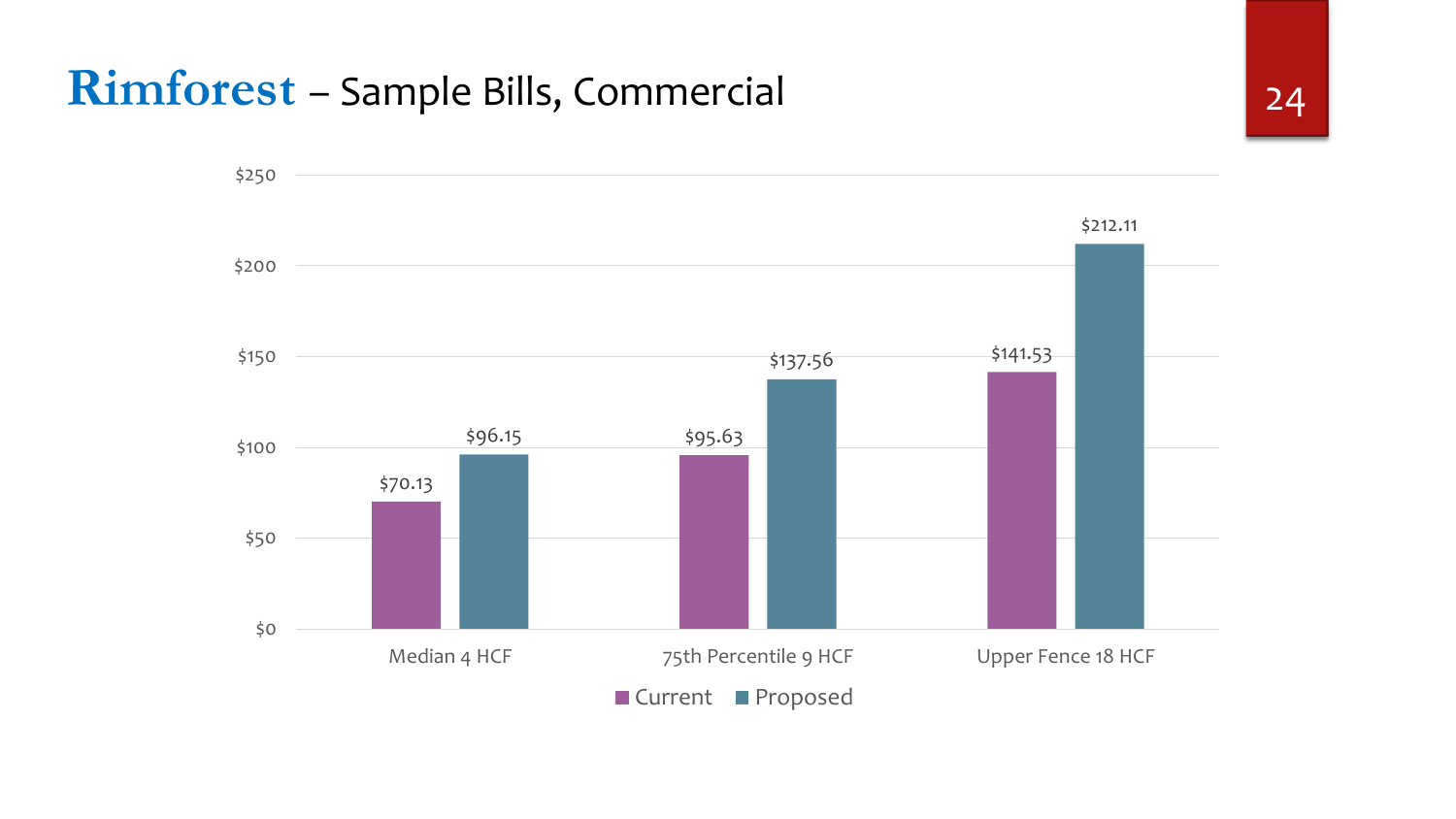25

## Deer Lodge Park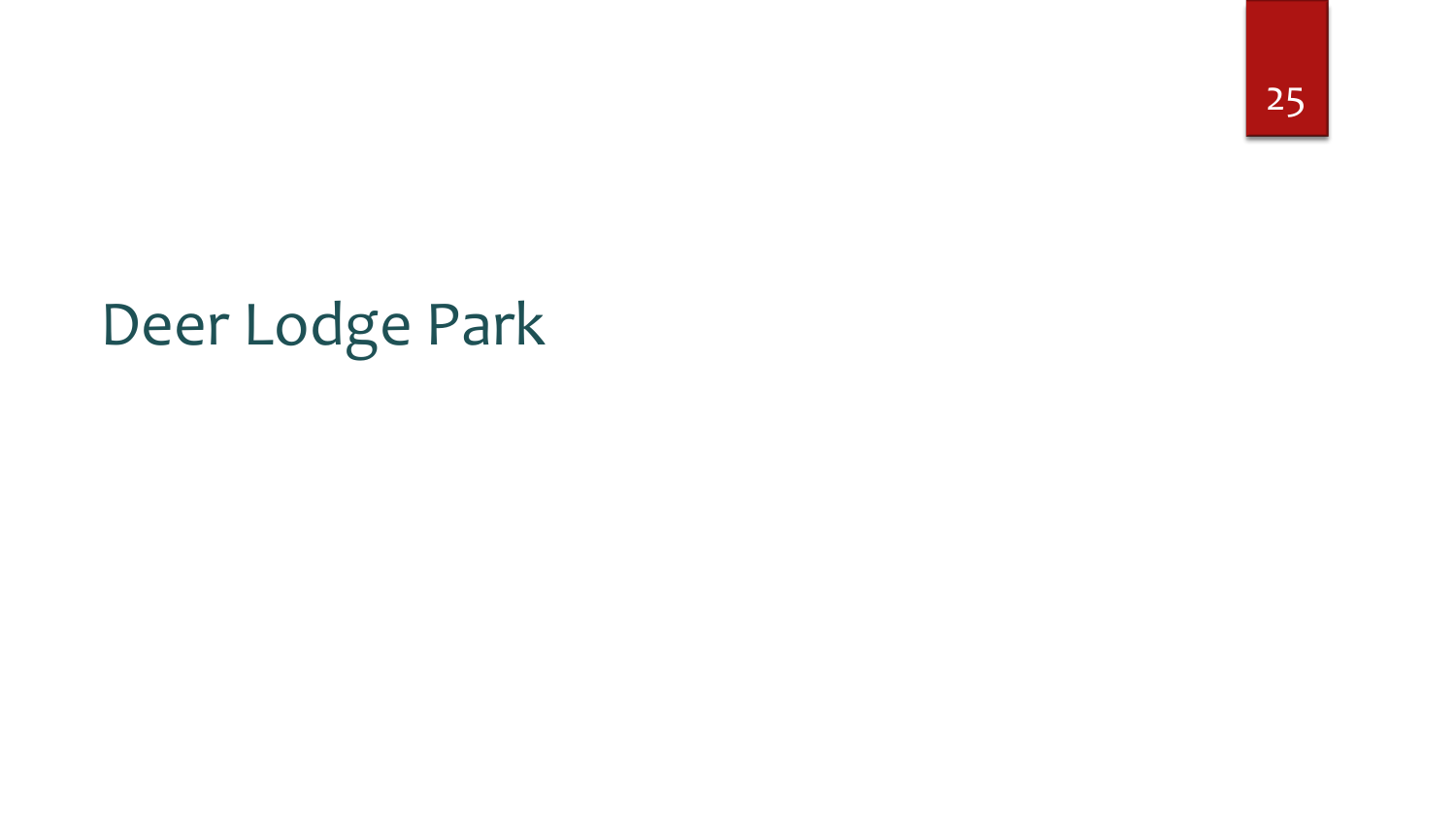#### **Deer Lodge Park–** Account Growth Projections 26



**5/8-in 3/4-in 1-in 1** 1 1/2-in **2-in**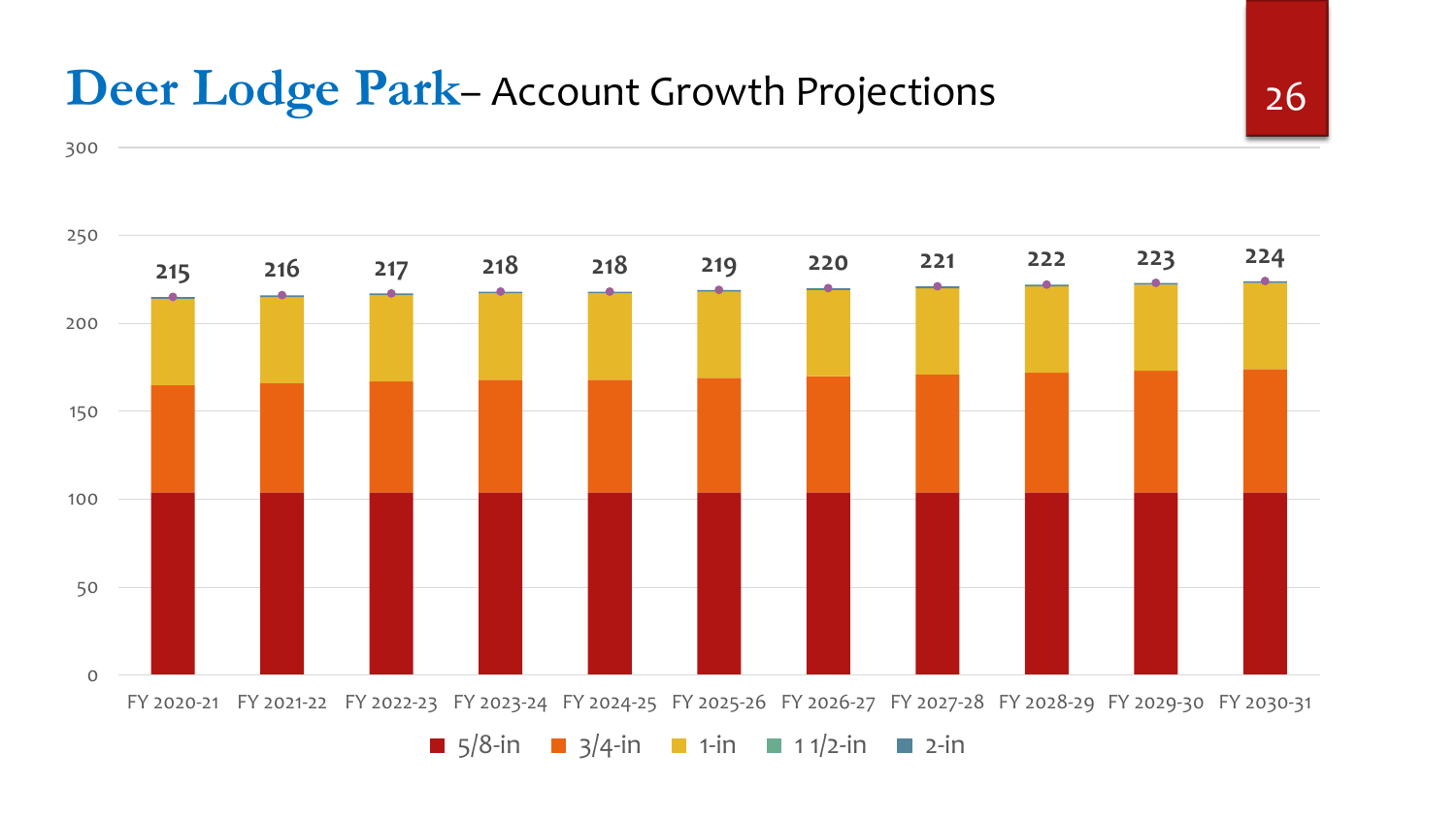#### **Deer Lodge Park** – Demand Projections 27



FY 2020-21 FY 2021-22 FY 2022-23 FY 2023-24 FY 2024-25 FY 2025-26 FY 2026-27 FY 2027-28 FY 2028-29 FY 2029-30 FY 2030-31

RES Tier 1 RES Tier 2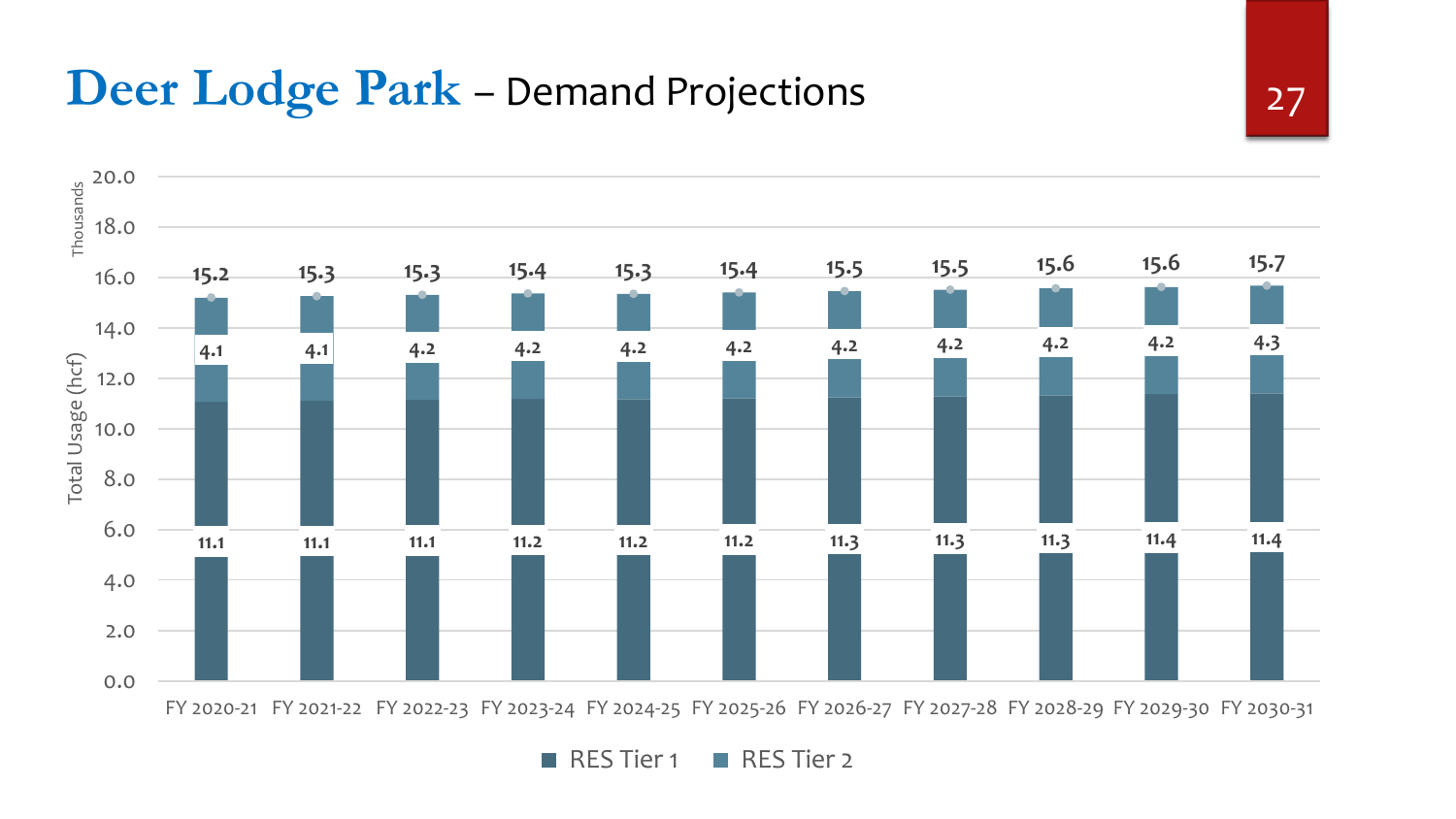#### **Deer Lodge Park** – Financial Plan: Revenue 28

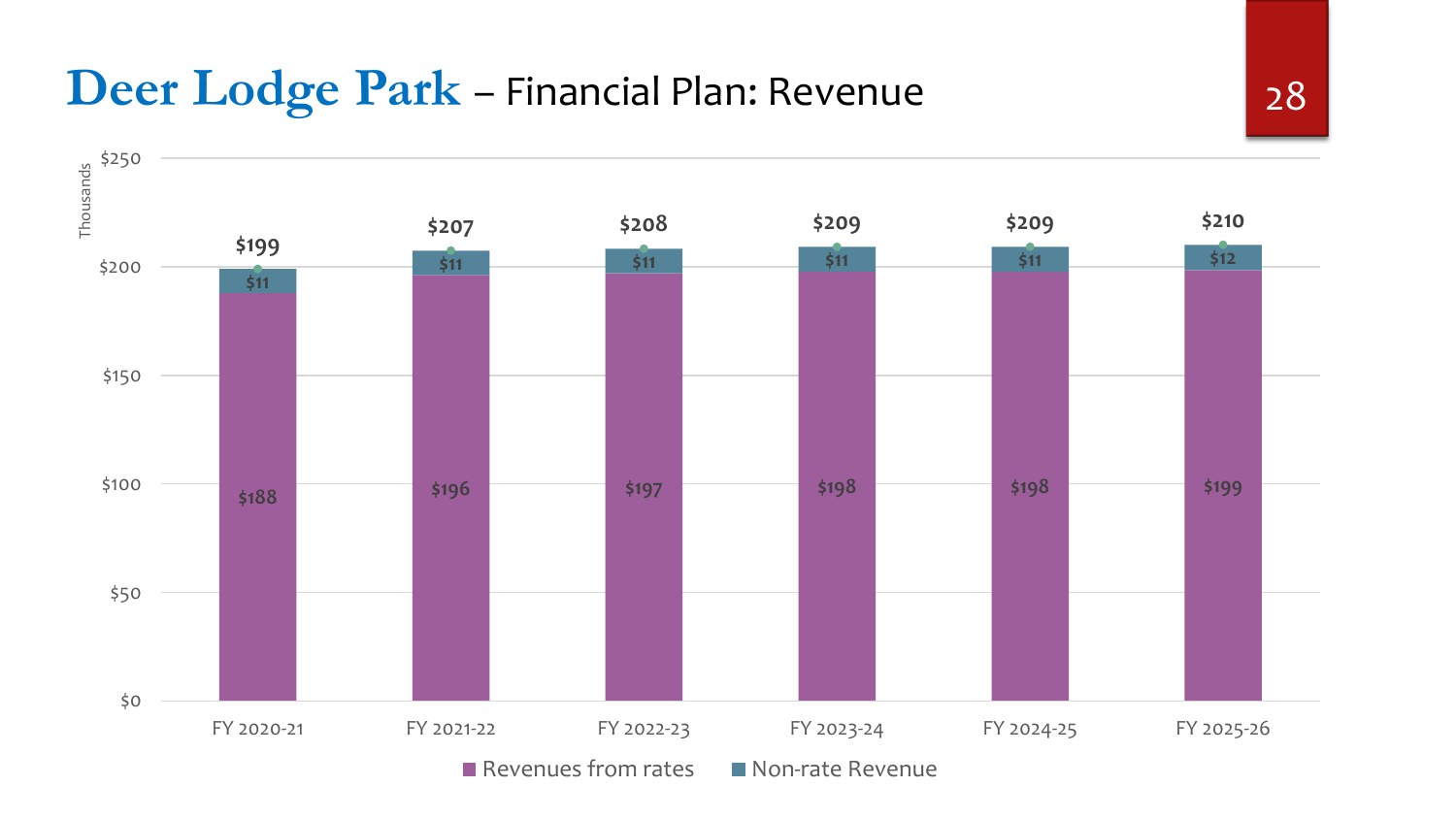#### **Deer Lodge Park** – Financial Plan: O&M Expenses 29

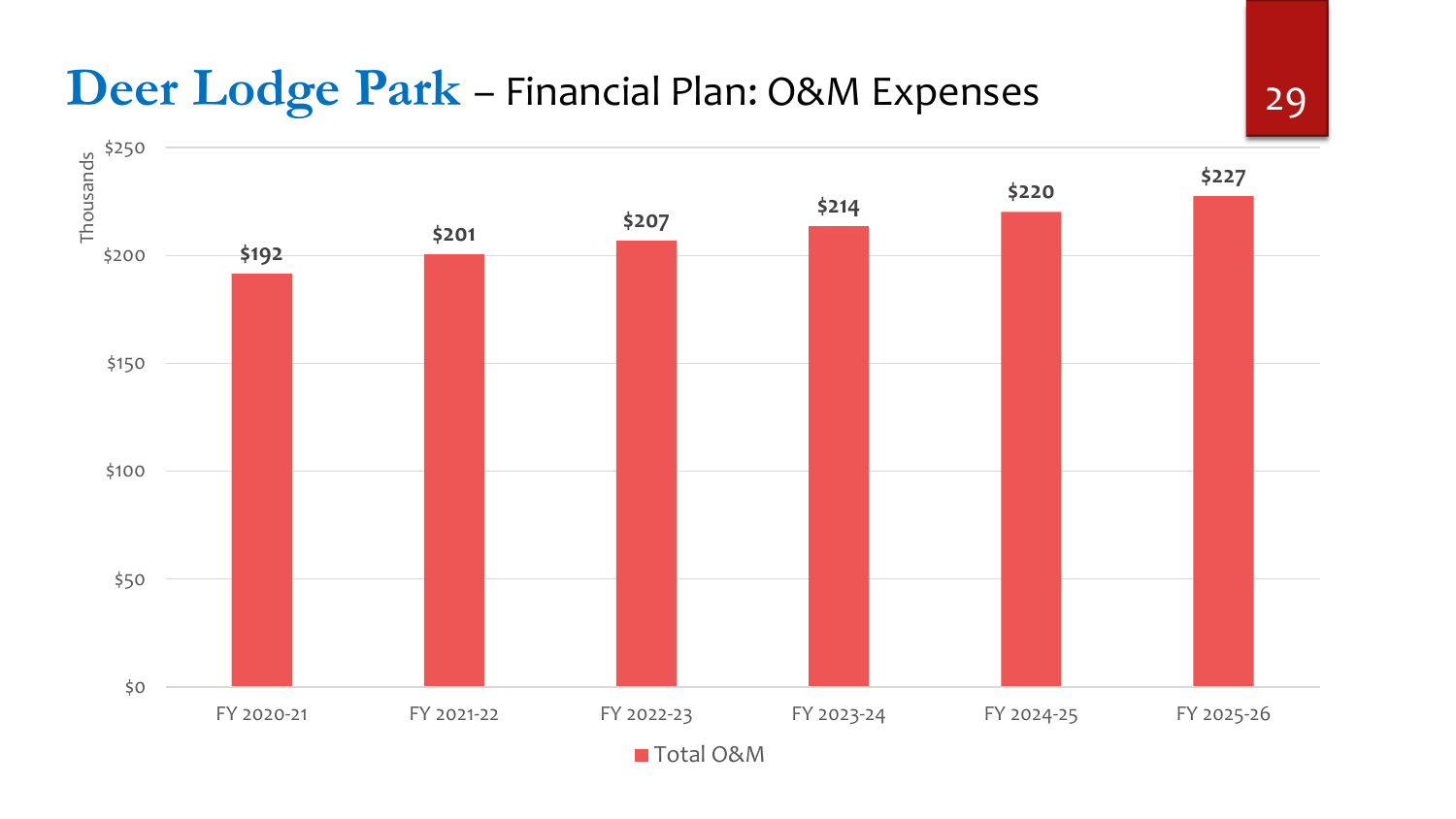#### **Deer Lodge Park** – Financial Plan: Reserve Balance 30



#### **Key Capital Projects:**

- Replace IX Canisters **\$40,000 in FY 2023**
- **New Valves - \$15,000 in FY 2022-**

**23**

■ Capital Improvement Fund ■ Rate Stabilization Fund ■ Operating Fund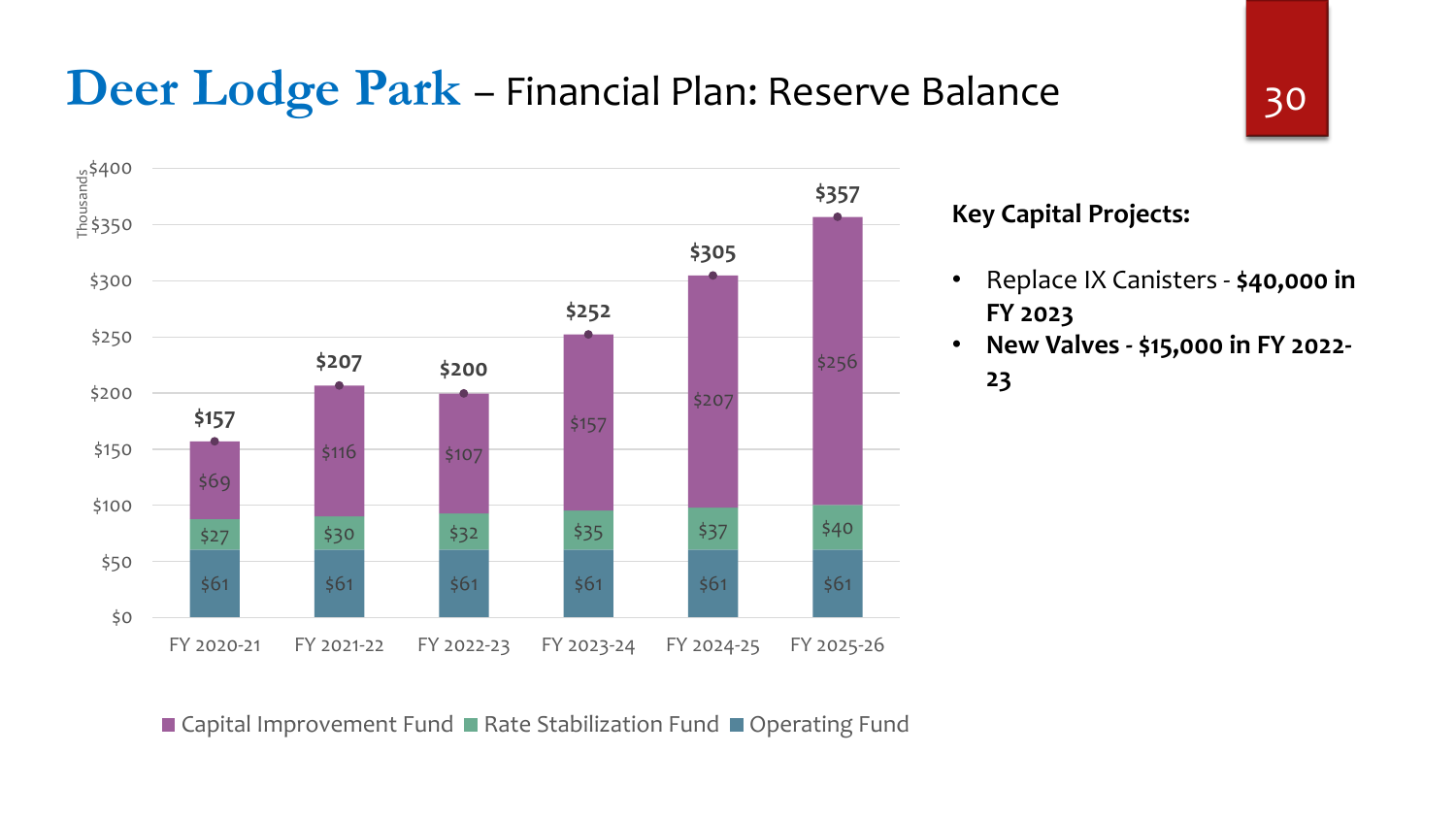#### **Deer Lodge Park** – Financial Plan: Revenue Adjustment 31

Annual Revenue Adjustments

|       |       |       |       | EX 2021-22 EX 2022-23 EX 2023-24 EX 2024-25 EX 2025-26 EX 2026-27 EX 2027-28 EX 2028-29 |       |       |       | <b>EX 2029-30</b> | <b>EY 2030-31</b> |
|-------|-------|-------|-------|-----------------------------------------------------------------------------------------|-------|-------|-------|-------------------|-------------------|
| 3.50% | 3.50% | 3.50% | 3.50% | 3.50%                                                                                   | 3.50% | 3.50% | 3.50% | 3.50%             | 3.50%             |

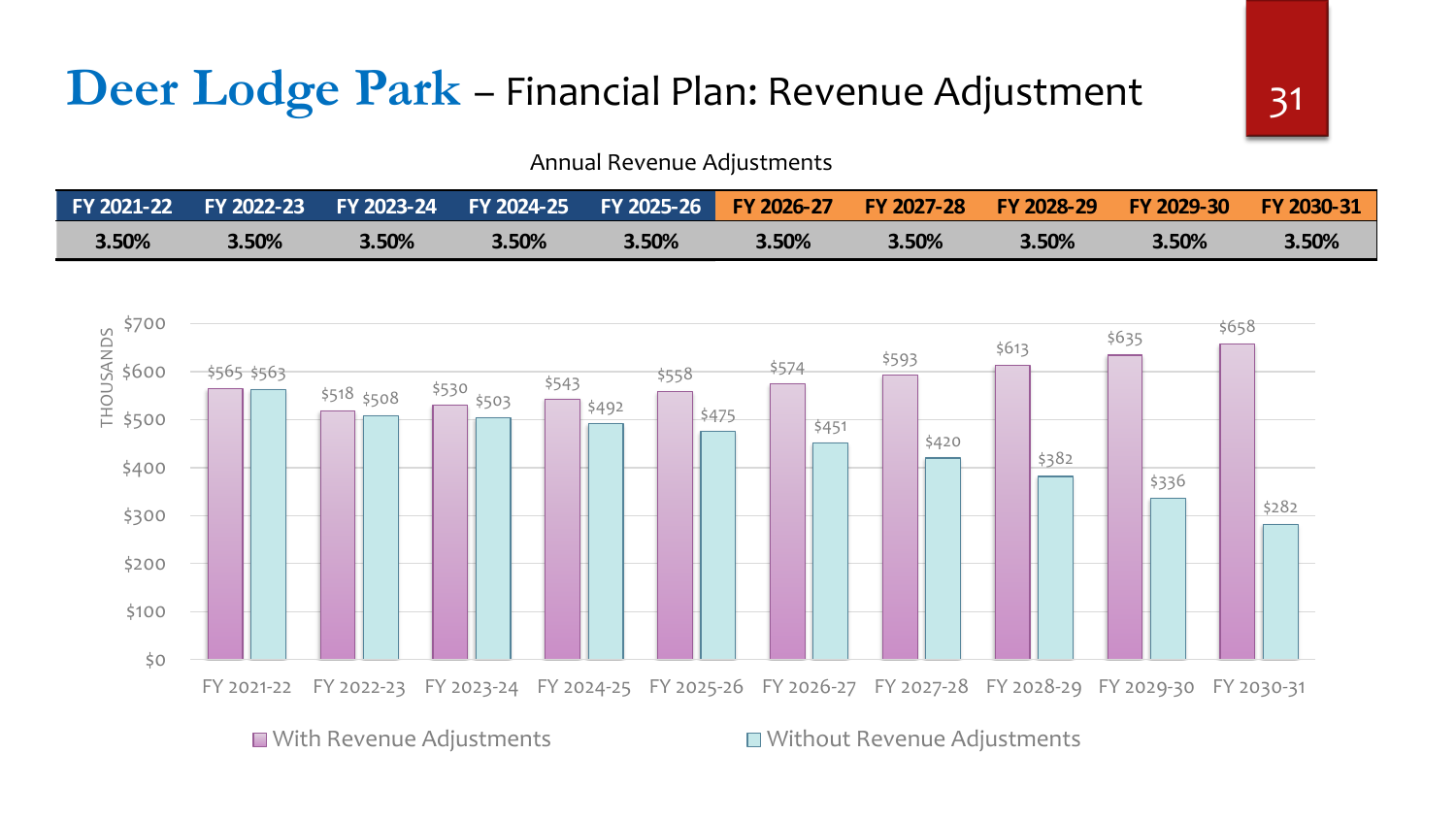### **Deer Lodge Park** – Cost of Service Analysis 32

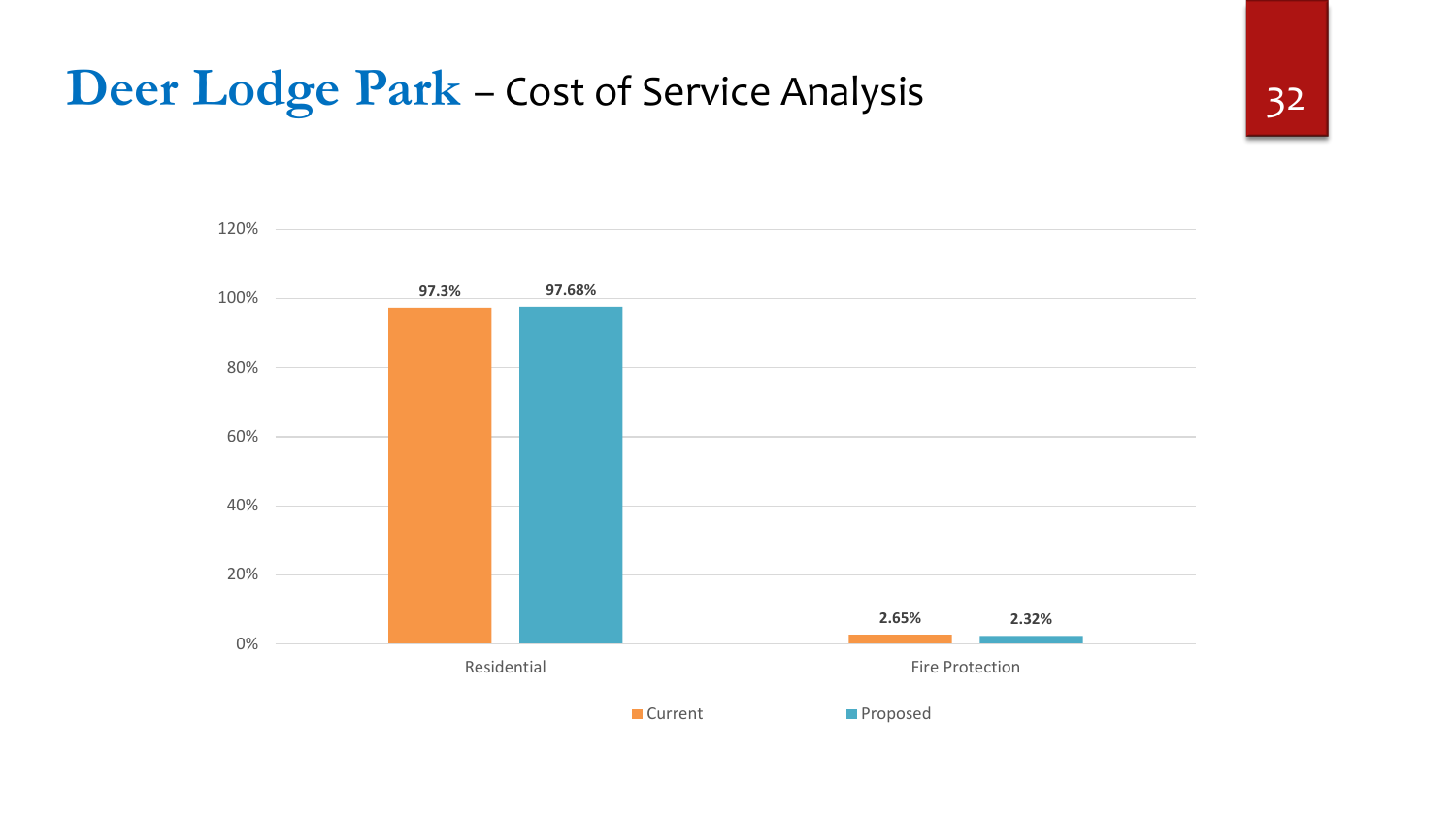### **Deer Lodge Park** – Proposed Rates (First Year) 33

| <b>Fixed Charges</b>        | <b>Current</b> |             |                | <b>Proposed</b> |  |  |
|-----------------------------|----------------|-------------|----------------|-----------------|--|--|
|                             | <b>RES</b>     | <b>FIRE</b> | <b>RES</b>     | <b>Fire</b>     |  |  |
| $5/8$ -in                   | \$44.51        |             | \$45.04        |                 |  |  |
| $3/4$ -in                   | \$44.51        |             | \$45.04        |                 |  |  |
| $1$ -in                     | \$109.04       | \$15.03     | \$105.76       | \$14.38         |  |  |
| $11/2$ -in                  | \$218.10       | \$19.81     | \$206.96       | \$24.21         |  |  |
| $2-in$                      | \$348.51       | \$22.24     | \$328.40       | \$36.00         |  |  |
| $3$ -in                     |                | \$34.85     |                | \$63.51         |  |  |
| $4$ -in                     |                | \$46.54     |                | \$102.82        |  |  |
| $6$ -in                     |                | \$64.27     |                | \$201.07        |  |  |
|                             |                |             | <b>Current</b> | <b>Proposed</b> |  |  |
| <b>Volumetric (per HCF)</b> | <b>Widths</b>  |             |                |                 |  |  |
| Tier 1                      | $0 - 10$       |             | \$4.10         | \$4.87          |  |  |
| Tier 2                      | $10 +$         |             | \$4.90         | \$5.78          |  |  |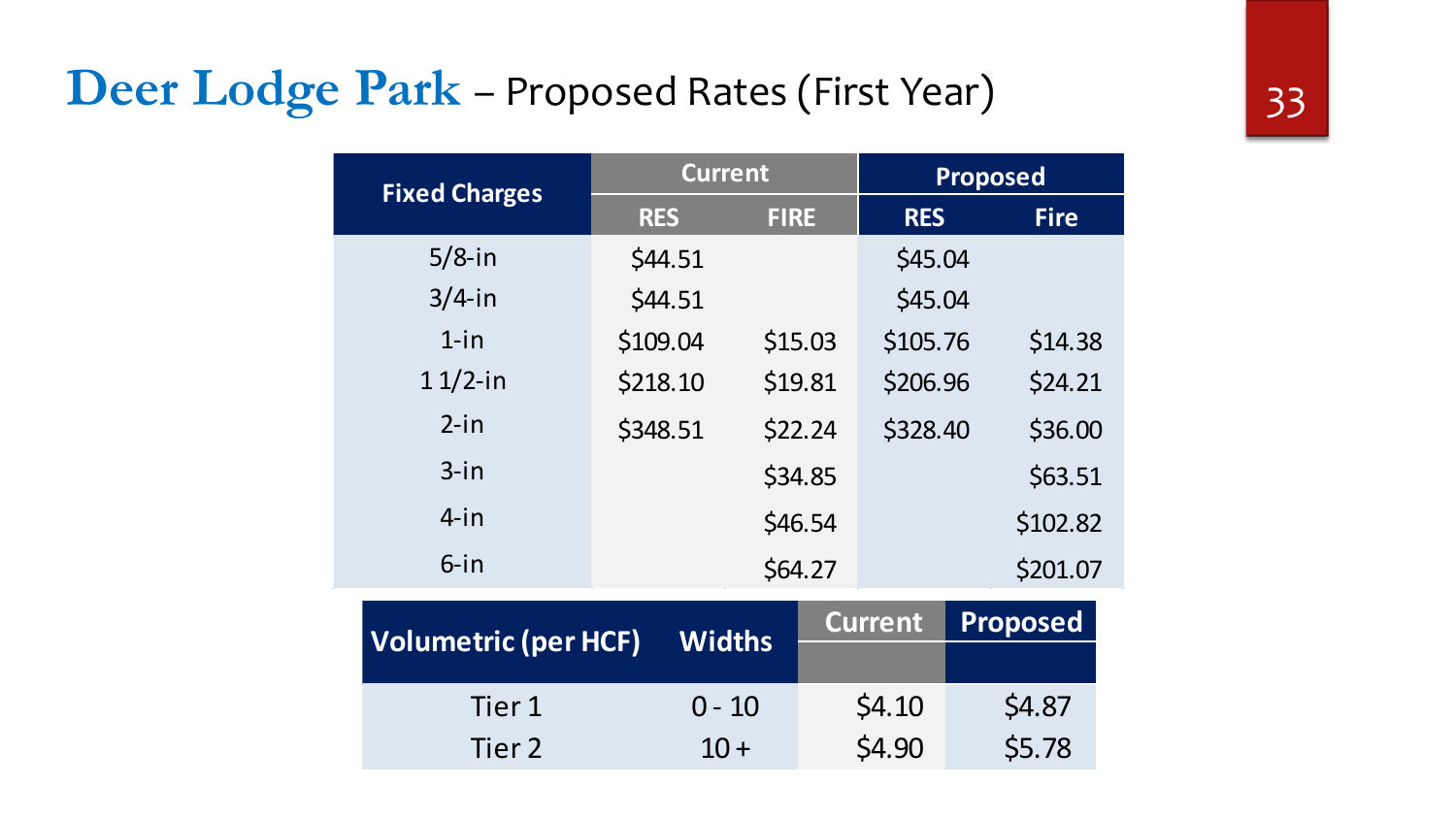### **Deer Lodge Park**– Sample Bills, Residential 34

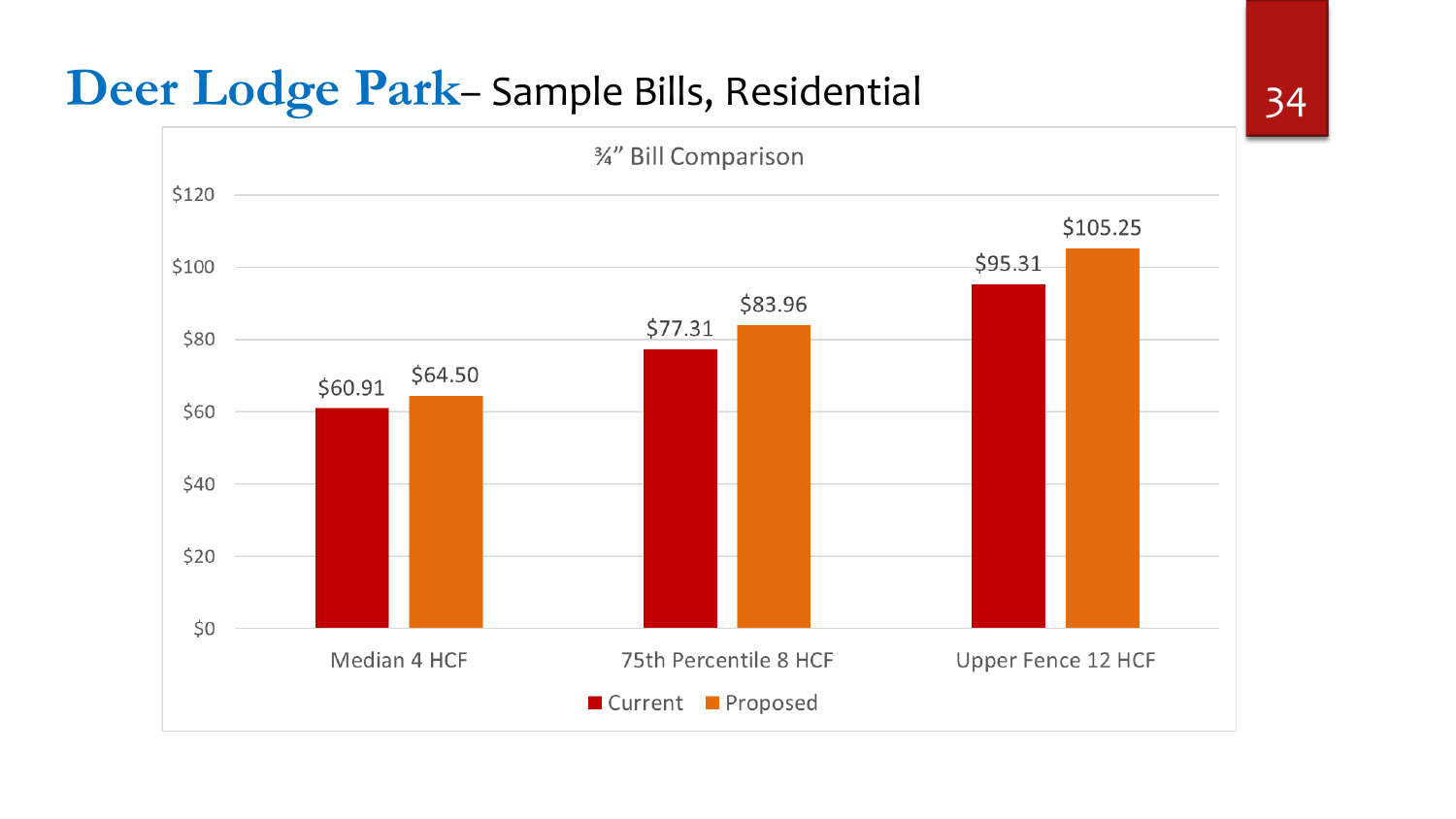## Sewer Utility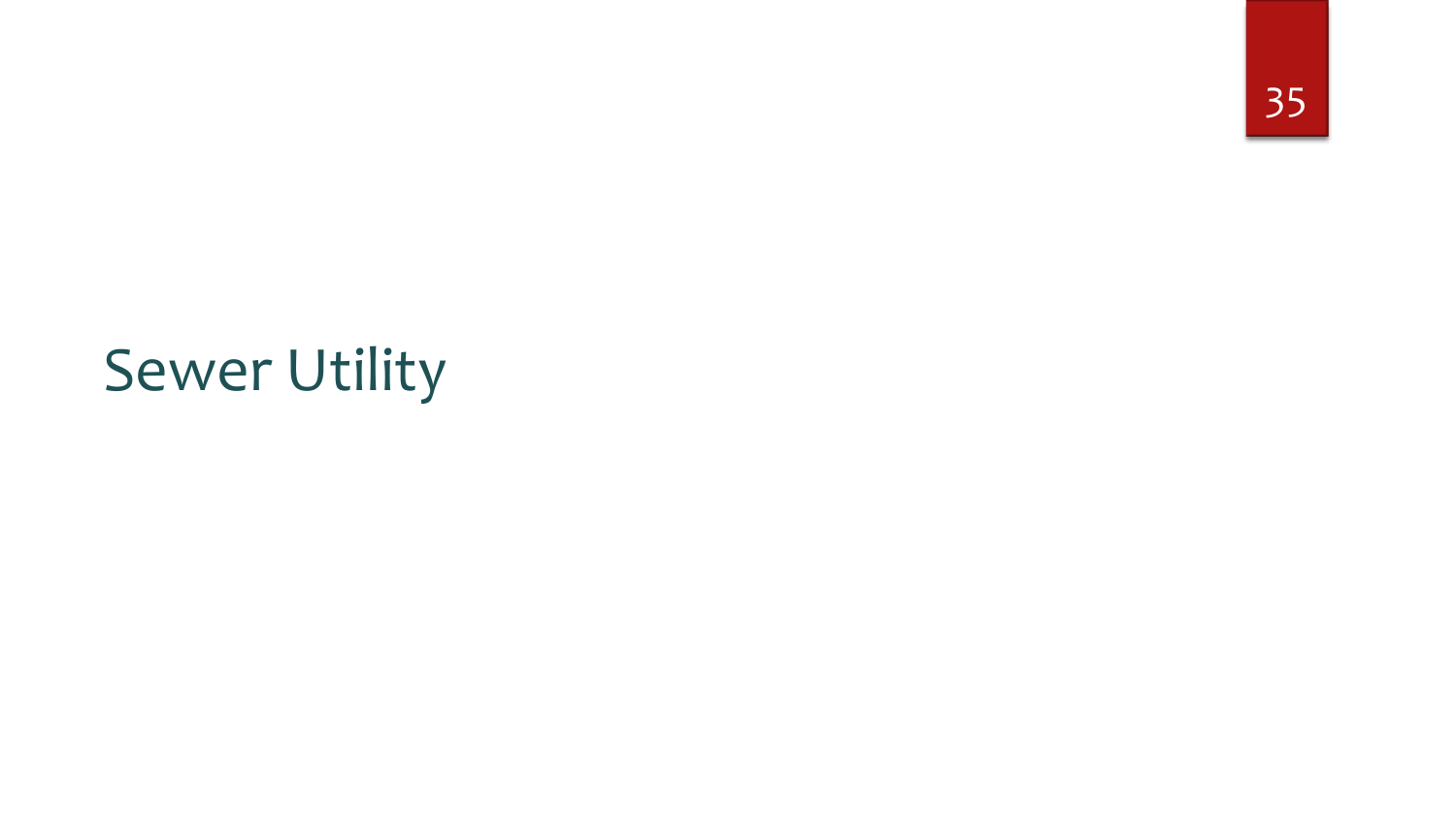#### **Sewer** – Account Growth Projections - Residential 36



RES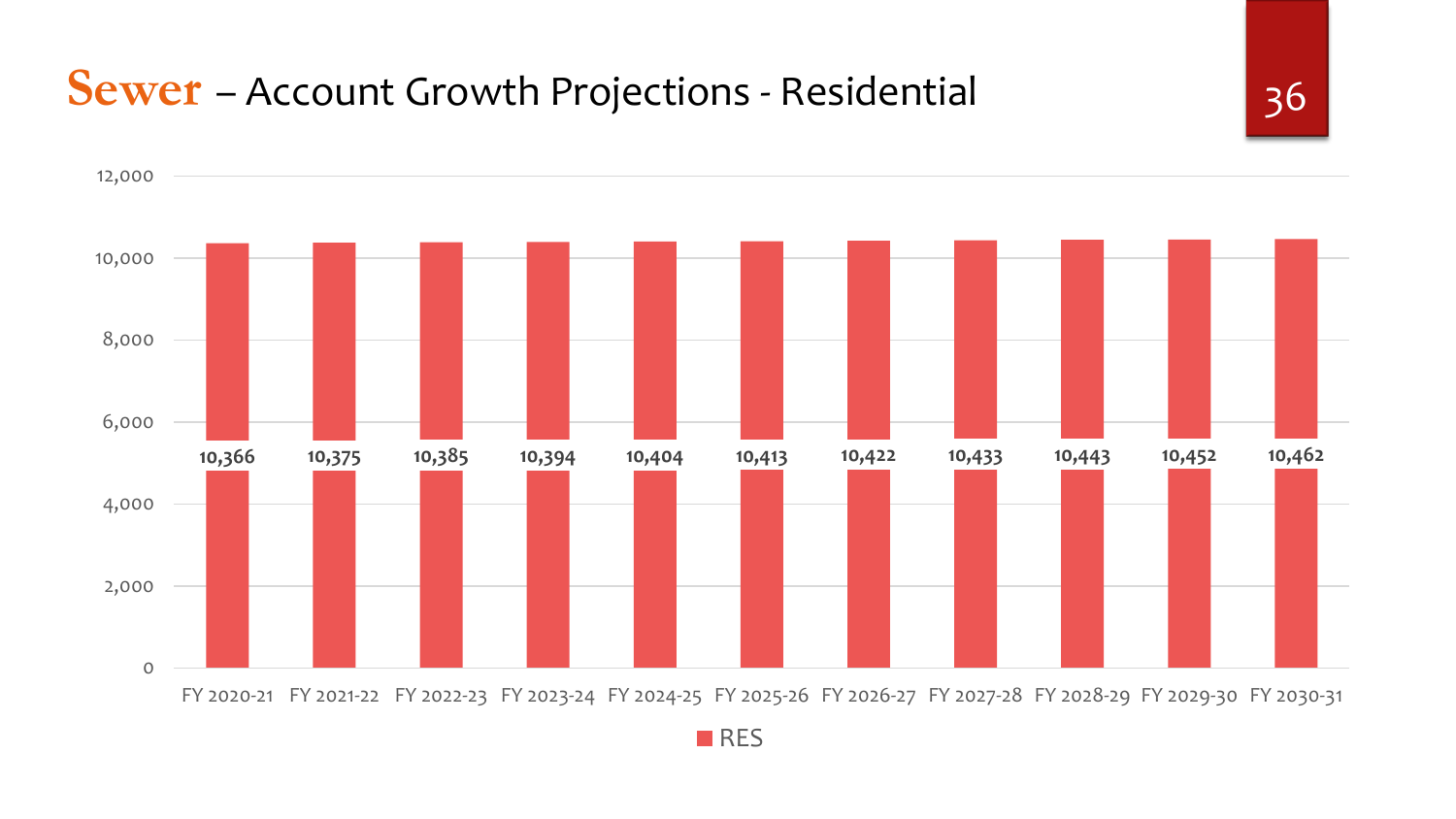#### **Sewer** – Account Growth Projections, Commercial 37



■ COM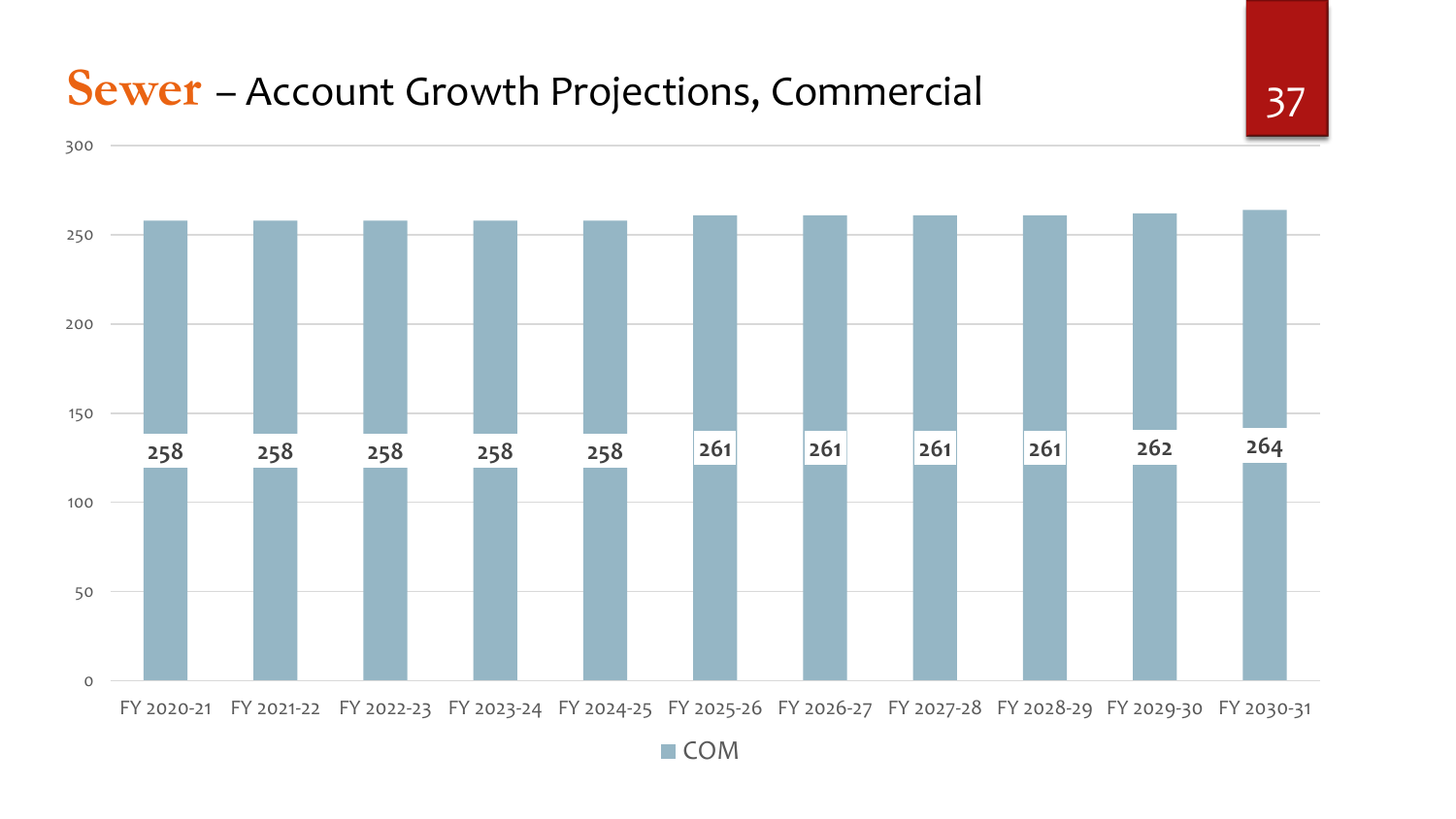**Sewer** – Demand Projections 38



FY 2020-21 FY 2021-22 FY 2022-23 FY 2023-24 FY 2024-25 FY 2025-26 FY 2026-27 FY 2027-28 FY 2028-29 FY 2029-30 FY 2030-31

■ COM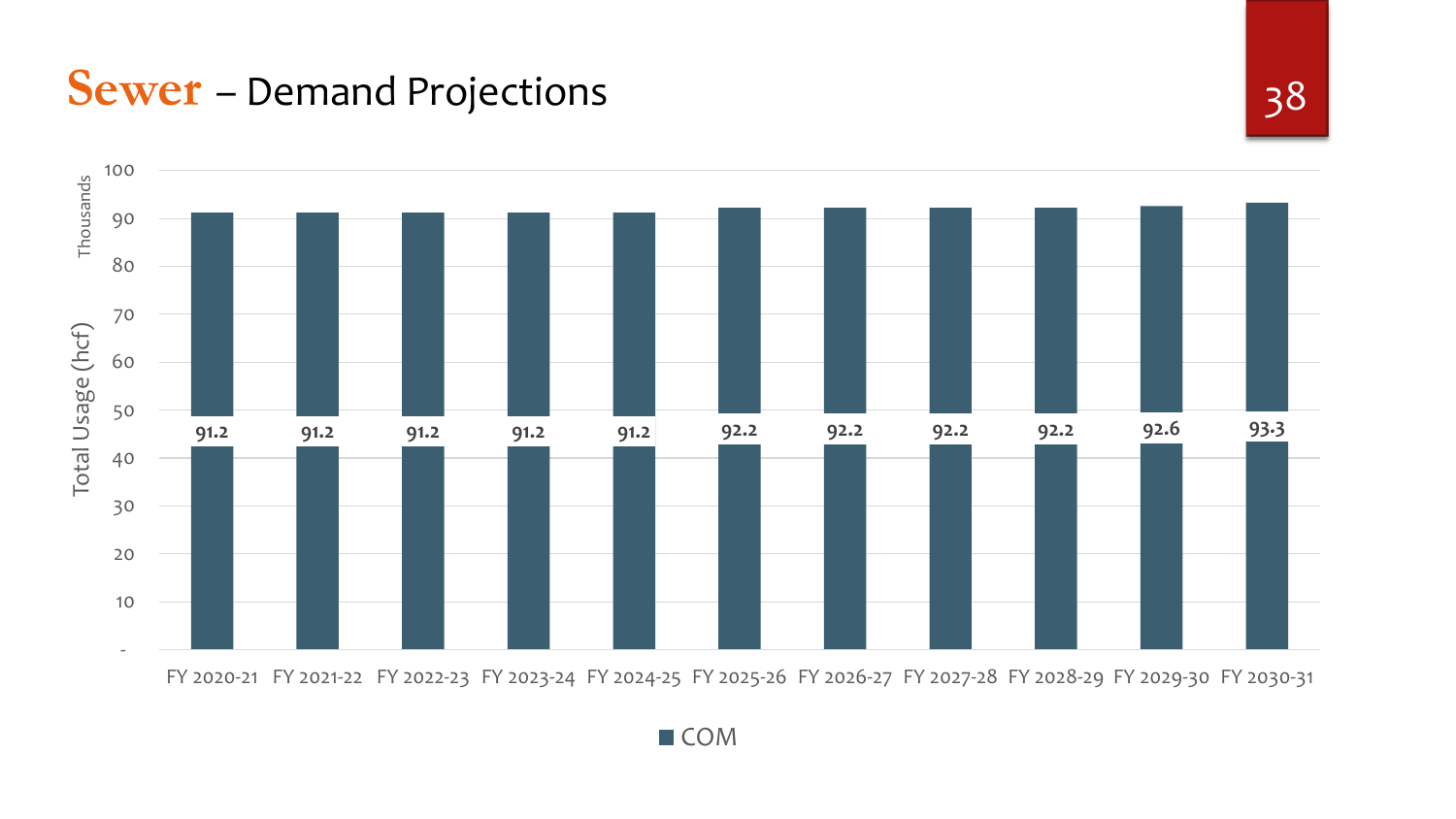**Sewer** – Financial Plan: Revenue 39

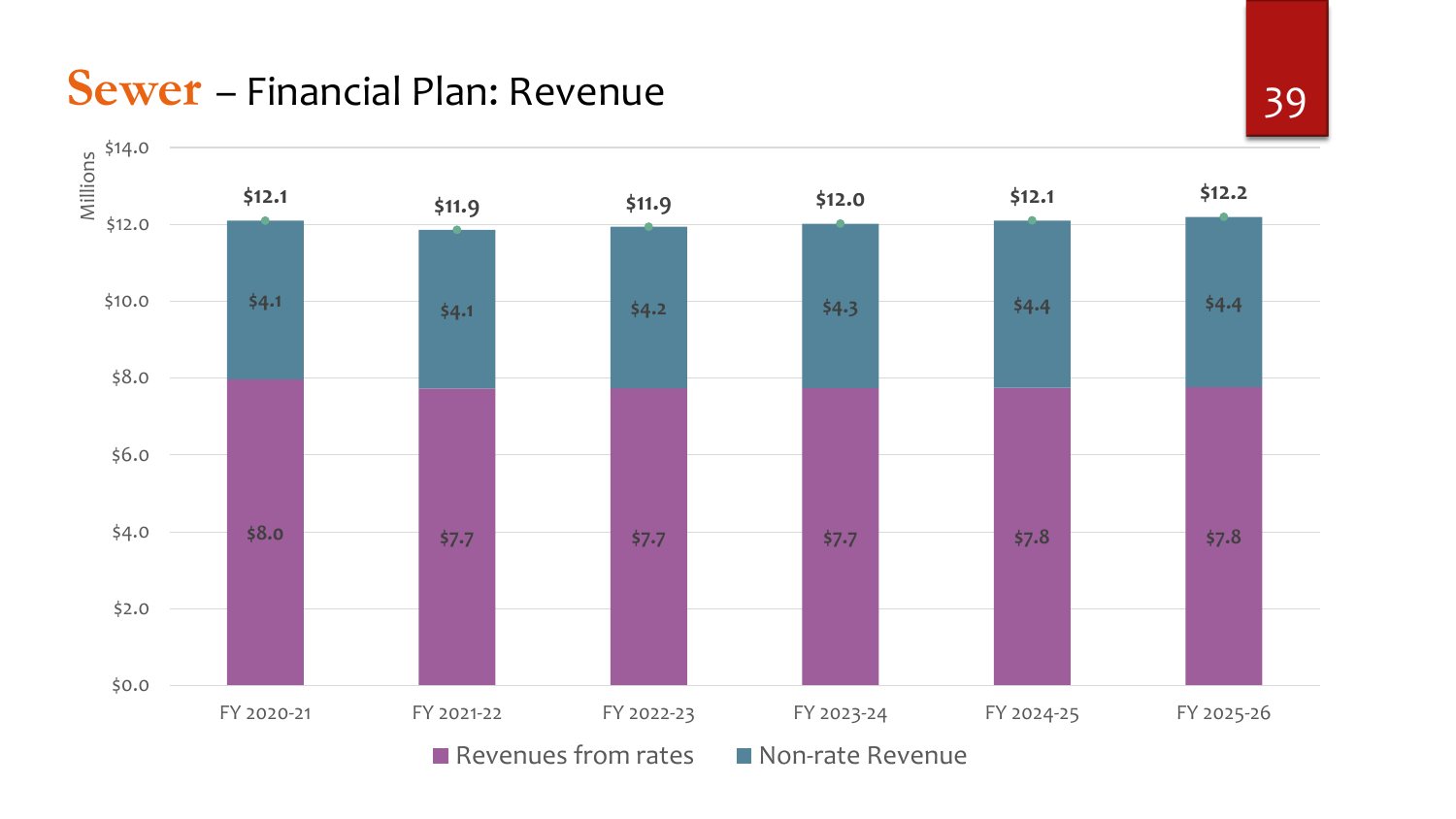#### **Sewer** – Financial Plan: O&M Expenses 40

![](_page_39_Figure_1.jpeg)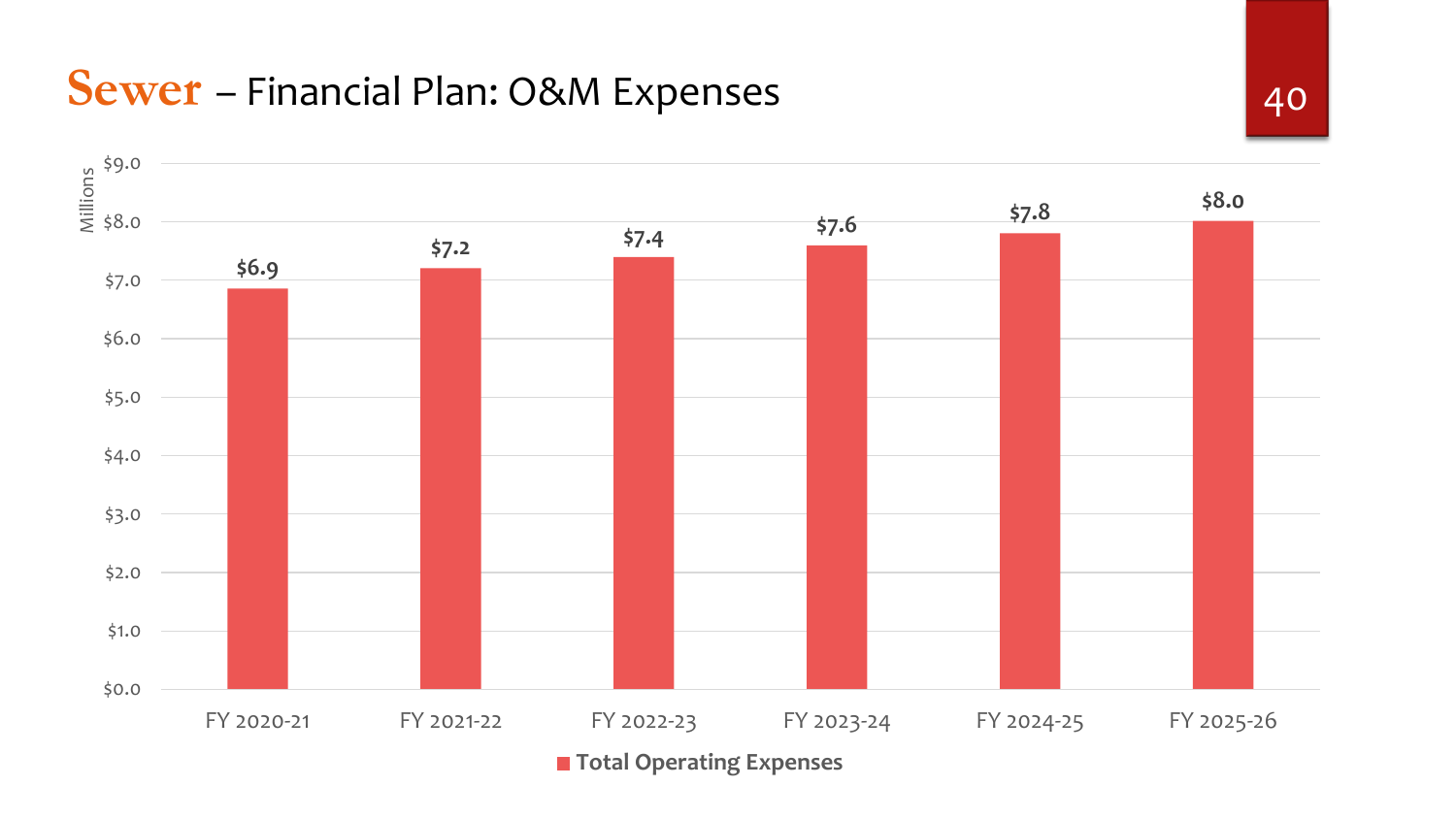#### **Sewer** – Financial Plan: Reserve Balance **1988**

![](_page_40_Figure_1.jpeg)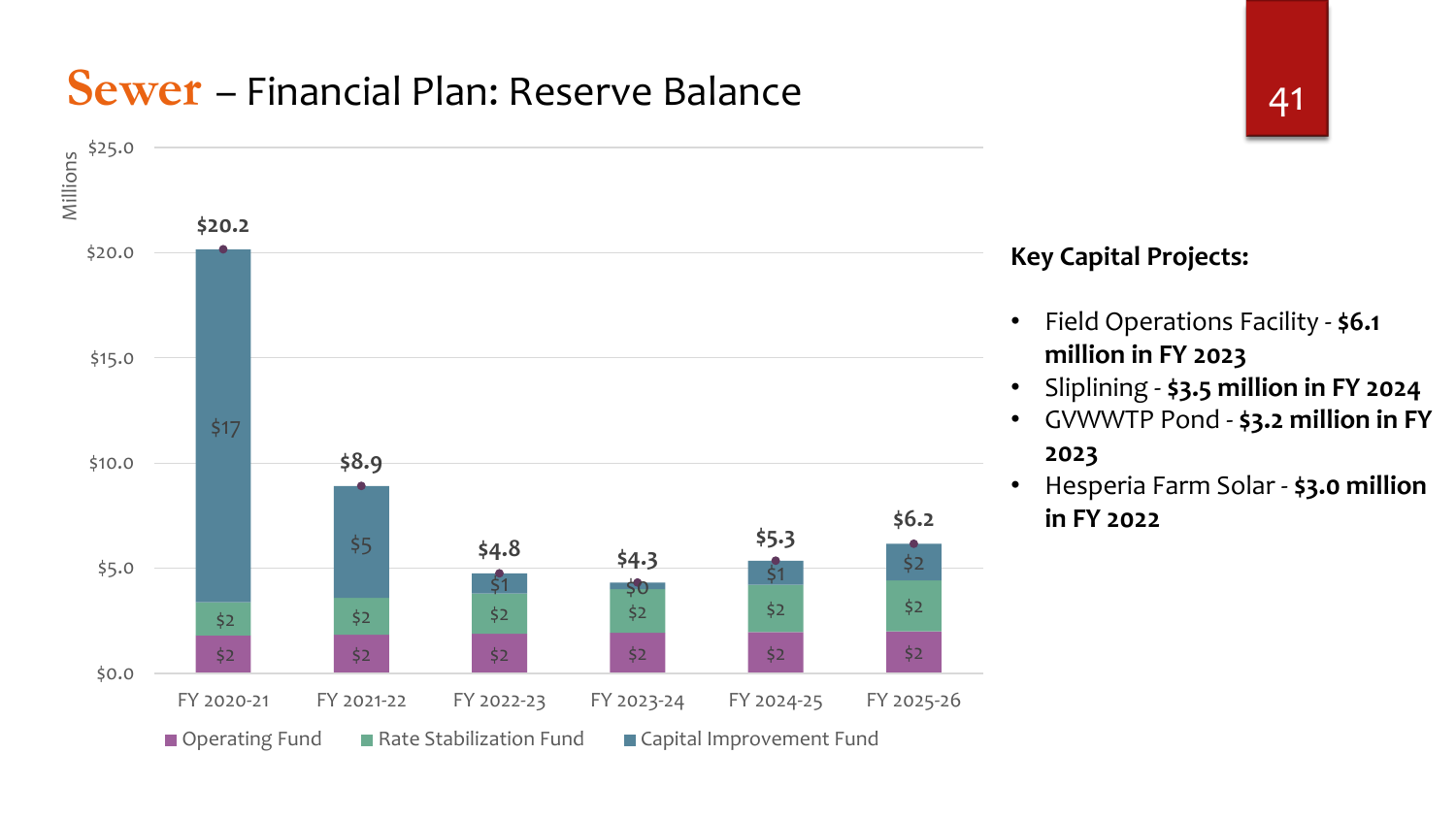#### Annual Revenue Adjustments

| FY 2021-22 | FY 2022-23 | FY 2023-24 | FY 2024-25 | FY 2025-26 | FY 2026-27 | FY 2027-28 | FY 2028-29 | FY 2029-30 | FY 2030-31 |
|------------|------------|------------|------------|------------|------------|------------|------------|------------|------------|
| 3.6%       | 3.6%       | 3.6%       | 3.6%       | 3.6%       | 3.6%       | 3.6%       | 3.6%       | 3.6%       | 3.6%       |

![](_page_41_Figure_3.jpeg)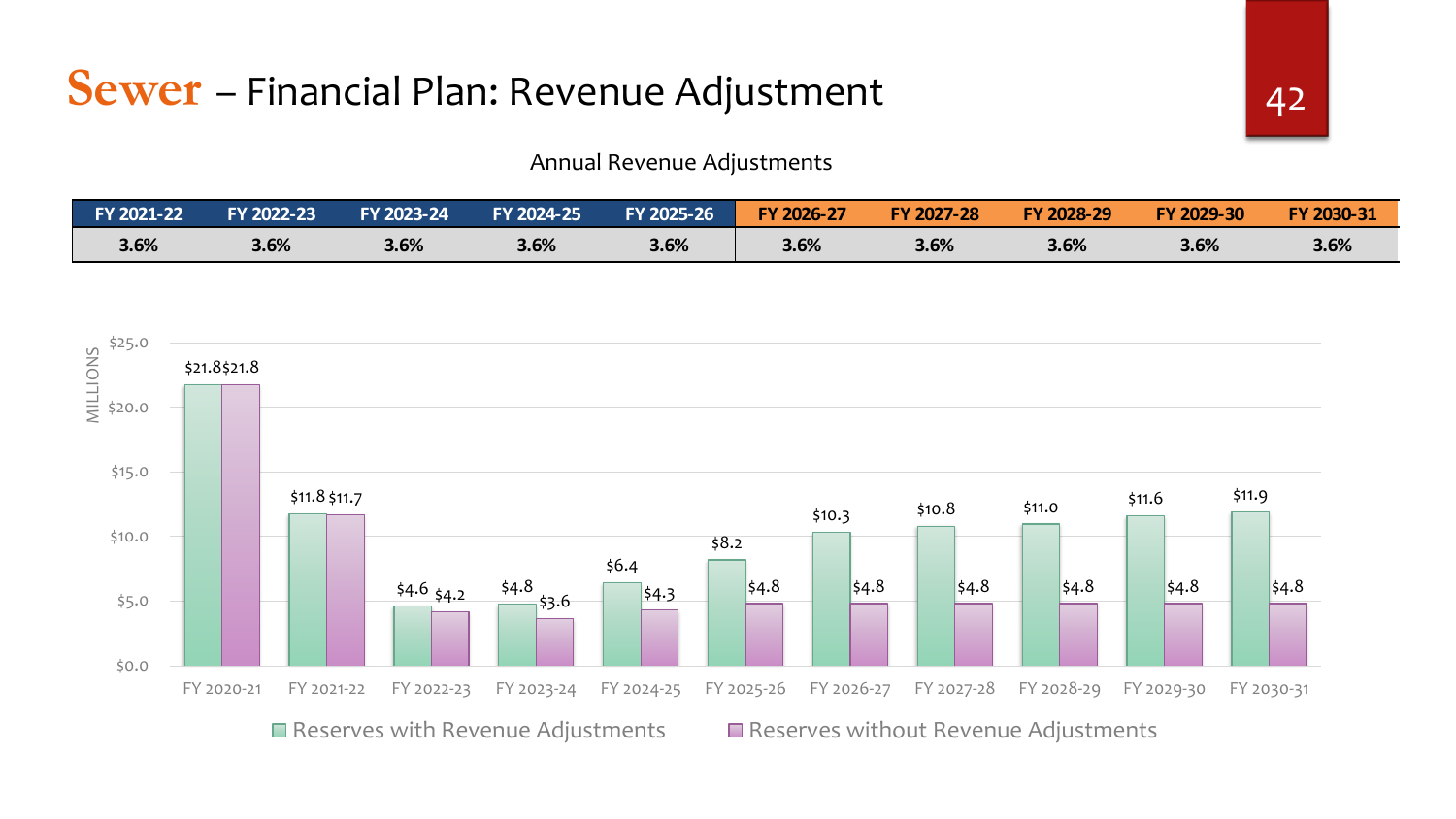![](_page_42_Figure_0.jpeg)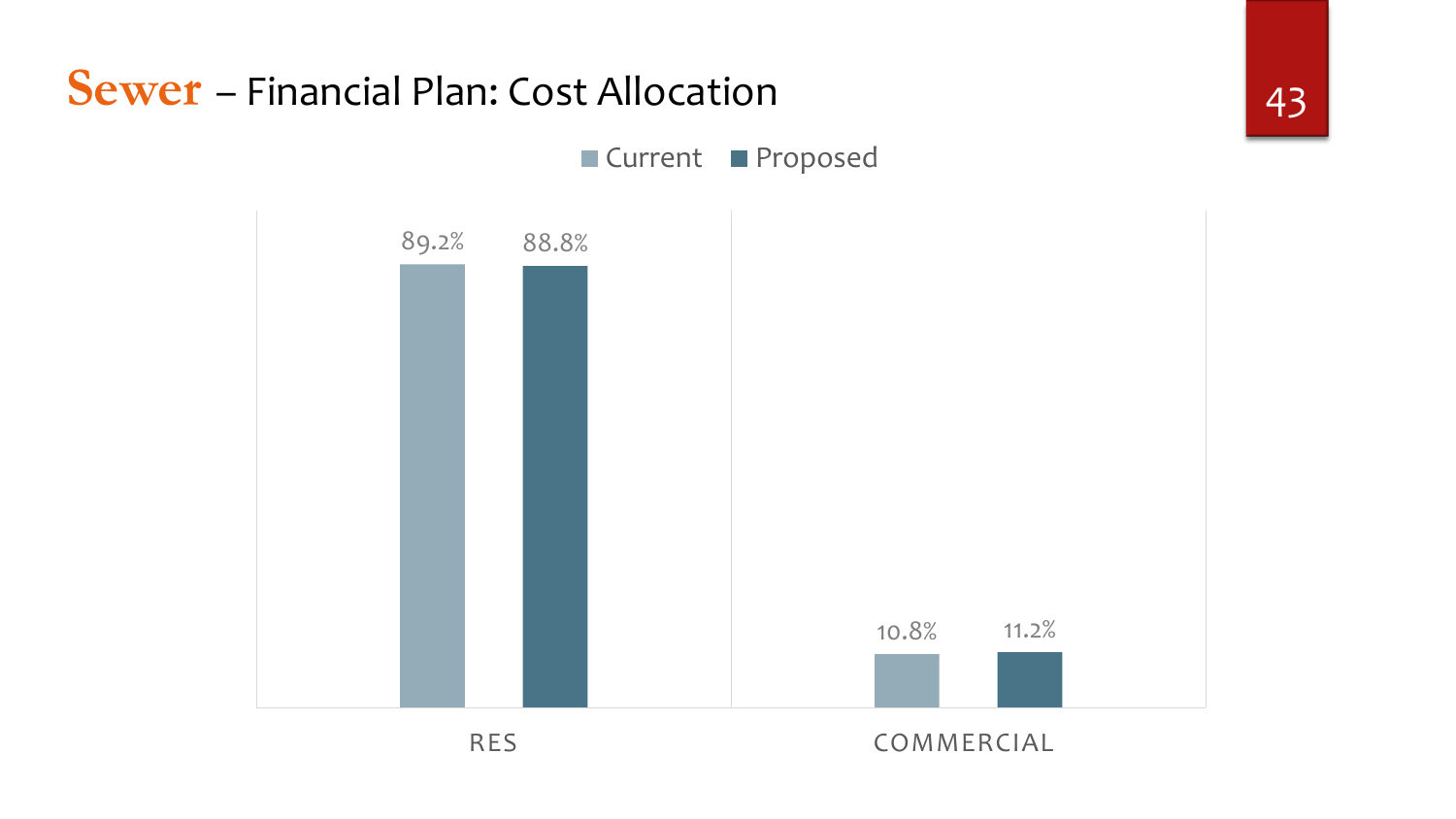#### **Sewer** – Proposed Rates 44

| <b>Fixed Charges</b>         | <b>Current</b> | <b>Proposed</b> |
|------------------------------|----------------|-----------------|
| Residential                  | \$55.40        | \$55.72         |
| Commercial                   | \$55.40        | \$55.72         |
| <b>Volume Fee &gt; 5 CCF</b> |                |                 |
| Commercial                   | \$8.01         | S8.34           |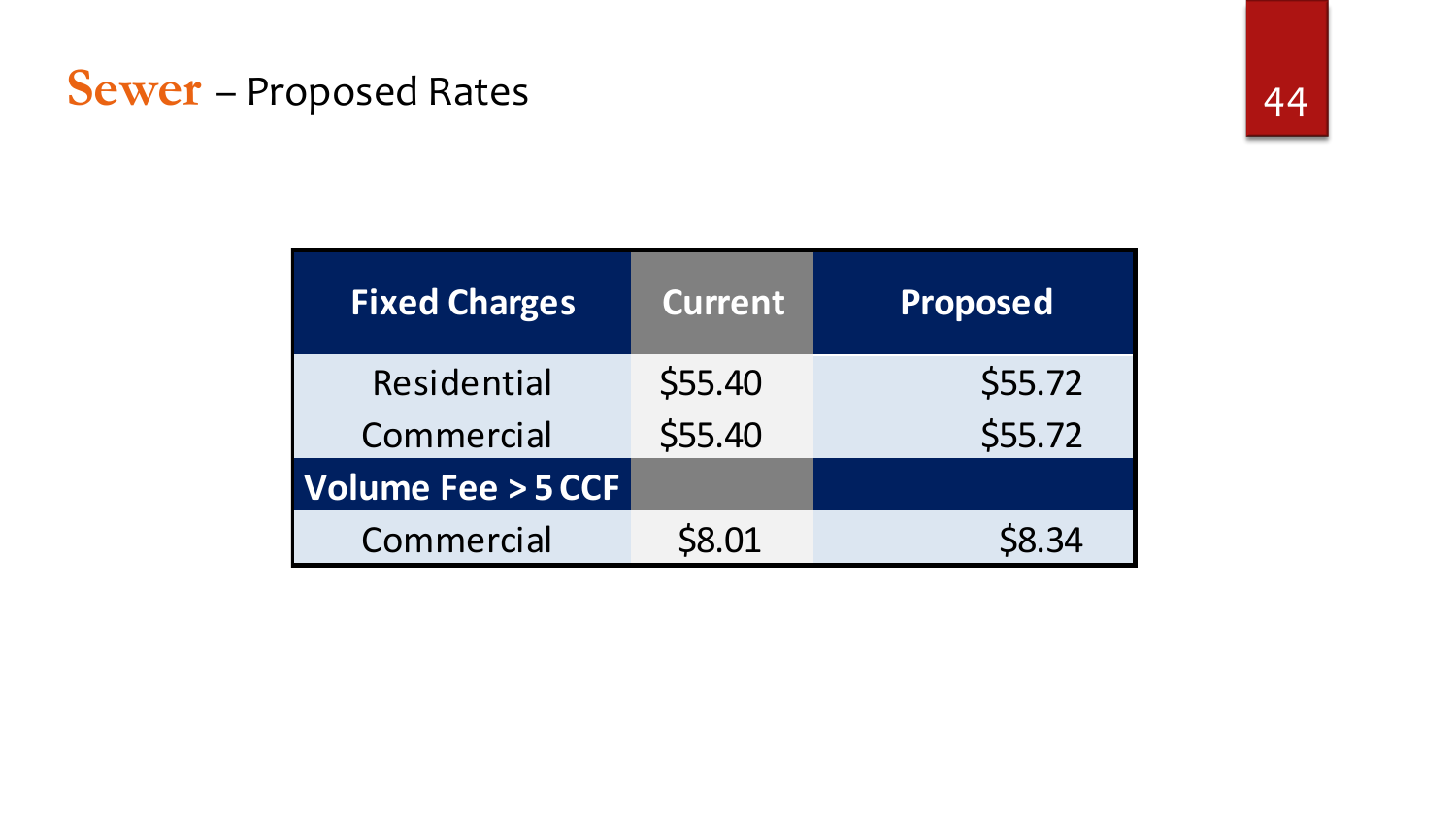#### **Sewer** – Sample Bills 45

![](_page_44_Figure_1.jpeg)